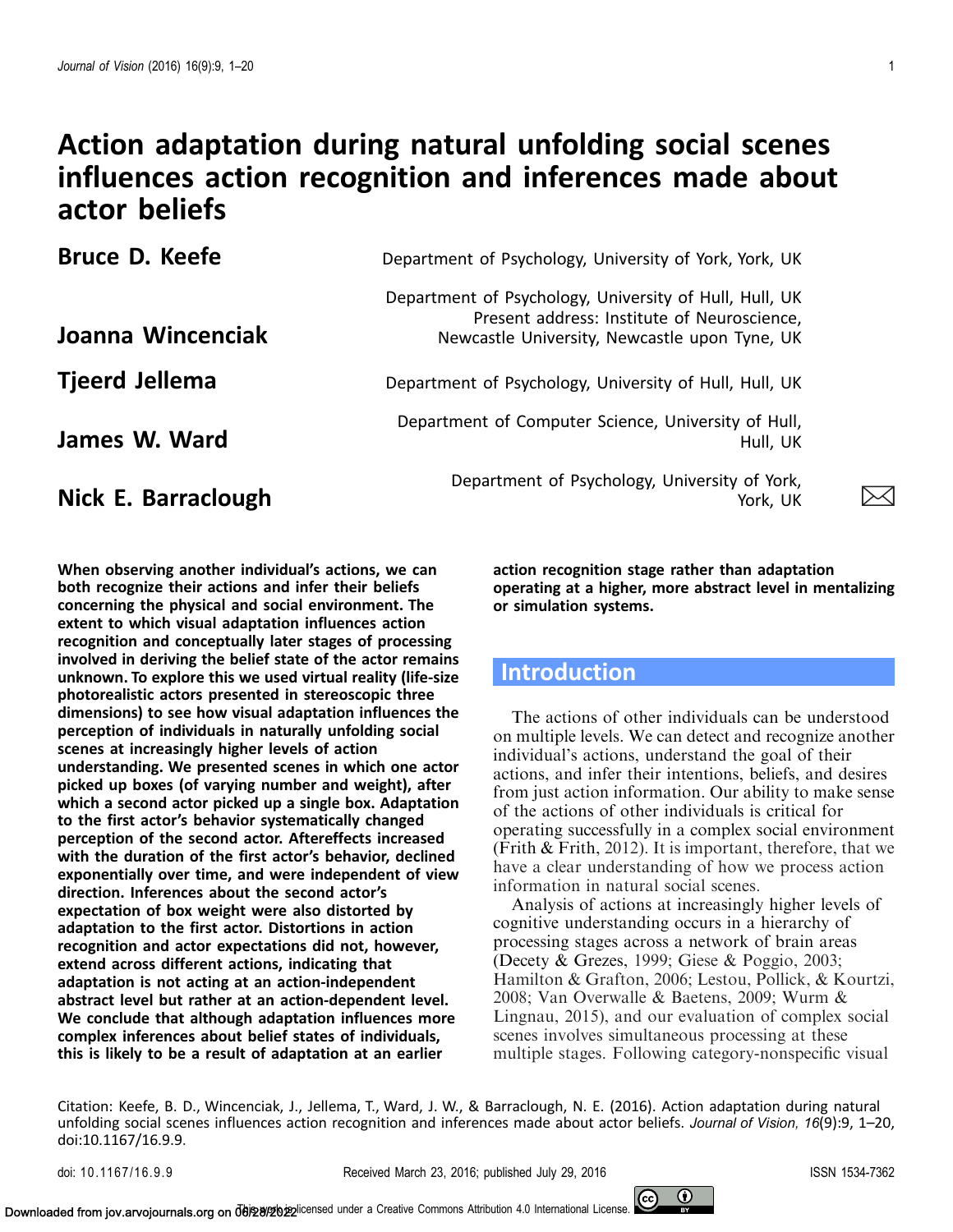analysis in earlier regions of the visual system, the first stage in the bodily action processing network is thought to be within the superior temporal sulcus (STS). Here, neurons are found that respond selectively to the sight of specific actions (Chitty, Perrett, Mistlin, & Potter, [1985;](#page-17-0) Oram & Perrett, [1996](#page-18-0); Perrett et al., [1985](#page-18-0), [1989](#page-18-0)), and this region in humans is thought to underlie the recognition of actions (Allison, Puce, & McCarthy, [2000;](#page-16-0) Grossman et al., [2000](#page-17-0); Puce, Allison, Bentin, Gore, & McCarthy, [1998;](#page-19-0) Puce & Perrett, [2003\)](#page-19-0). In addition, the STS may represent elementary forms of action intentions (Jellema, Baker, Wicker, & Perrett, [2000\)](#page-18-0): STS neurons have been shown to be sensitive to actions embedded in specific action sequences and to code for actions most likely to happen in the immediate future given the immediate perceptual history (Jellema & Perrett, [2003;](#page-18-0) Perrett, Xiao, Barraclough, Keysers, & Oram, [2009\)](#page-19-0), which puts it in a position to represent the goal directedness of actions (Jellema & Perrett, [2005\)](#page-18-0). However, a fuller understanding of actor intentions and beliefs is likely to be derived during subsequent stages (Hamilton & Grafton, [2006](#page-17-0); Van Overwalle & Baetens, [2009\)](#page-19-0), within either the inferior parietal cortex (e.g., Becchio et al., [2012](#page-16-0); Fogassi et al., [2005](#page-17-0); Van Overwalle, [2009](#page-19-0)) or the frontal motor regions (e.g., Becchio et al., [2012](#page-16-0); Iacoboni et al., [2005\)](#page-18-0) or through interaction between these regions.

Adaptation is a ubiquitous sensory processing mechanism, but it is unclear how it influences the processing of action information at these different levels of understanding. In psychophysics experiments, adaptation consists of prolonged exposure to a stimulus with closely defined parameters, which is thought to result in a suppression of neural mechanisms that underlie the coding of the specific characteristics of the stimulus. Perceptual judgments of test stimuli presented following adaptation can be profoundly biased, and the character of these aftereffects can help illustrate the nature of the underlying neural mechanisms. Recently it has become clear that adaptation not only influences early visual processing but also has an effect on increasingly higher and more abstract representations, including face identity (Leopold, O'Toole, Vetter, & Blanz, [2001\)](#page-18-0), face emotion (Benton et al., [2007](#page-17-0)), face trustworthiness (Keefe, Dzhelyova, Perrett, & Barraclough, [2013\)](#page-18-0), action recognition (Barraclough & Jellema, [2011](#page-16-0); Barraclough, Keith, Xiao, Oram, & Perrett, [2009;](#page-16-0) de la Rosa, Streuber, Giese, Bulthoff, & Curio, [2014](#page-17-0)), implied actions (Lorteije et al., [2007\)](#page-18-0), action gender (Troje, Sadr, Geyer, & Nakayama, [2006](#page-19-0)), action emotion (Roether, Omlor, Christensen, & Giese, [2009](#page-19-0); Wincenciak, Ingham, Jellema, & Barraclough, [2016](#page-19-0)), and even multimodal representations of actor identity and emotion (e.g., Hills, Elward, & Lewis, [2010;](#page-18-0) Konkle, Wang, Hayward, & Moore, [2009](#page-18-0); Pye & Bestelmeyer,

[2015;](#page-19-0) Skuk & Schweinberger, [2013;](#page-19-0) Zaske, Schweinberger, & Kawahara, [2010\)](#page-19-0). In this study we set out to investigate the extent to which perceptual adaptation can influence increasingly higher levels of action understanding.

Previous research has indicated that visual adaptation can influence action recognition, but it is unknown whether the more complex inferences we make about the internal mental state of the actors themselves can also be influenced. Visual adaptation to hand actions (Barraclough et al., [2009](#page-16-0)) and whole-body actions (Barraclough & Jellema, [2011\)](#page-16-0) influences the subsequent recognition of hand and whole-body actions, respectively. These effects are likely to be due to the selective adaptation of single neurons within the STS that are responsive to specific actions (Kuravi, Caggiano, Giese, & Vogels, [2016\)](#page-18-0). Although adaptation paradigms have been used to demonstrate that action aftereffects can be modulated by social context (de la Rosa et al., [2014\)](#page-17-0), these effects are probably due to a top-down modulation of action recognition mechanisms. Adaptation can influence the perception of more abstract concepts conveyed by actors, such as gender (Roether et al., [2009\)](#page-19-0) and emotion (Troje et al., [2006](#page-19-0)). However, both of these studies used point light ''biological motion'' stimuli, and it is not clear whether the emotional action adaptation observed by Roether et al. ([2009\)](#page-19-0) is due to adaptation to the perceived emotional state of the actors portrayed by the point light stimuli or whether these results can be explained by a more simple adaptation to the complex motion patterns of the stimuli or the kinematics of the biological motion figure. In this study, we therefore tested the effect of visual adaptation on action recognition mechanisms, but we also tested the effect of adaptation on a conceptually later stage of processing involved in deriving the belief state of the actor. To do this, we adapted a paradigm used previously to demonstrate action adaptation (Barraclough et al., [2009\)](#page-16-0) while using stimuli similar to those of Grèzes et al. ([2004\)](#page-17-0), who examined the neural mechanisms underlying both action perception and actors' beliefs about their physical environment. In the Grèzes et al. ([2004](#page-17-0)) study, actors picked boxes up off the floor and exhibited different variations in action kinematics depending on the weight of the box. During the observation of such stimuli, our action recognition mechanisms are able to distinguish such subtle differences in kinematics (Grèzes, Frith, & Passingham, [2004;](#page-17-0) Runeson & Frykholm, [1981, 1983](#page-19-0)). Furthermore, when actors had correct or false expectations (or beliefs) about the weights of the boxes they were about to lift, they executed their actions with different kinematics. This information is available to observers, who can then use it to extract the actors' beliefs, or expectations, about the box weights (see Grèzes et al.,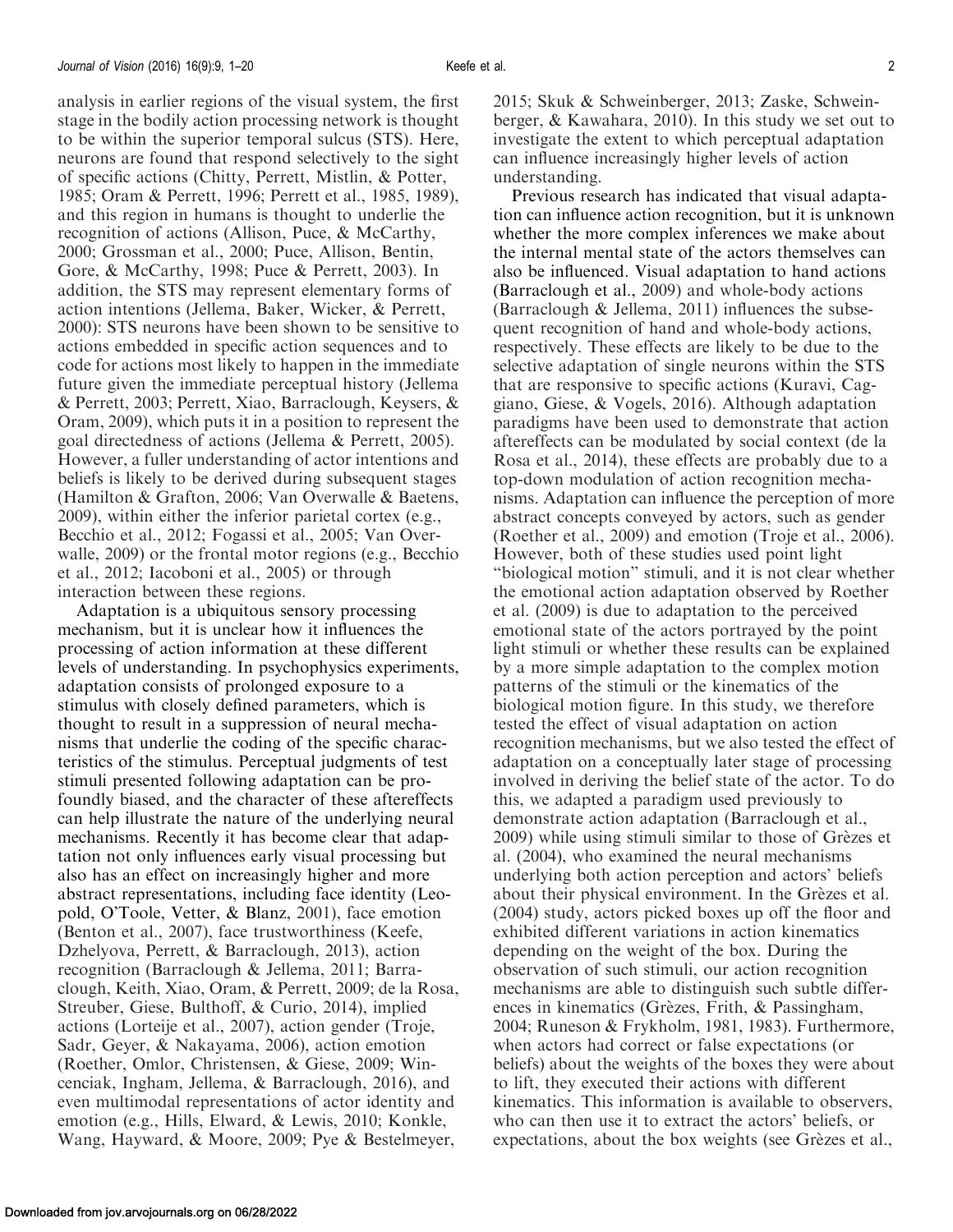[2004;](#page-17-0) Runeson & Frykholm, [1983](#page-19-0)). In our study, to assess how adaptation influenced action recognition judgements, we examined the effect of adaptation to actors picking up boxes of different weights on the judgment of the weight of boxes picked up by subsequent actors (cf. Barraclough et al., [2009\)](#page-16-0). To assess how adaptation influenced inferences about the belief state of the actor, we examined how adaptation to actors with correct—and incorrect—expectations of the weights of boxes influenced judgements made about subsequent actors' expectations of box weight.

Previous adaptation studies have used either unnaturalistic, oversimplified stimuli presented on small screens or contrived experimental designs. This can lead to difficulty in determining whether these previous results can be generalized to the natural social environments we navigate. Experiments have been conducted this way for good reason. Stimuli are simplified (e.g., biological motion stimuli, cropped videos of body parts, isolated actors presented out of context) in order to isolate and study the processing of specific features of the actions represented. In addition, typical adaptation experiments with action stimuli (and face stimuli) have followed established methods for the assessment of mechanisms underlying the processing of more simple stimuli (e.g., oriented lines, moving dot fields). A typical trial might involve a presentation of an adapting stimulus on a blank screen for a period of time, its removal from the screen for a period of time, and then a brief or flashed presentation of a subsequent test stimulus on the screen again. In contrast to these previous studies, we sought to measure aftereffects under naturalistic viewing conditions. In the experiments we describe here, participants viewed two actors in the same scene; one actor was assigned as the "adapting" actor and the other as the "test" actor. Scenes with both actors in the room unfolded in a naturalistic fashion: Actions were performed in sequences without the scene containing the actors instantly appearing and disappearing from the screen, as for all previous experiments. Furthermore, given that some previous evidence (e.g., Snow et al., [2011](#page-19-0)) has indicated that adaptation might occur differently after observation of two-dimensional (2D) objects rendered on a small screen compared with the observation of real objects, we wanted to assess whether the mode of presentation influenced wholebody aftereffects. We therefore examined adaptation under highly naturalistic viewing conditions using virtual reality to present three-dimensional (3D) lifesize orthostereoscopic actors as well as under more typical conditions experienced in the psychophysics lab, where the actors were presented in 2D on a small screen.

We examined the effect of adaptation on action recognition and inferences of actor belief state in a series of six experiments. In [Experiment 1](#page-5-0) we assessed whether the way that action scenes were viewed influenced action recognition aftereffects by presenting action scenes in life-size orthostereoscopic 3D, life-size 2D, and small-scale 2D formats. Aftereffects resulting from adaptation of stimuli processed in the early visual cortex show sensitivity to changes in low-level characteristics such as stimulus position, size, and orientation. In contrast, higher level aftereffects, resulting from adaptation at later stages of processing, show relative insensitivity to changes in lower level stimulus characteristics. For example, whole-body aftereffects are observed irrespective of the viewpoint from which adapting and test actors are viewed (Barraclough & Jellema, [2011](#page-16-0)). In order to evaluate whether action recognition aftereffects were due to adaptation of lower or higher level processing mechanisms, in [Experiment 2](#page-6-0) we examined whether action aftereffects arose from adaptation to view-dependent or view-independent mechanisms by measuring aftereffects when the adapting and test actors were seen from the same or different perspectives. Visual aftereffects typically show characteristic build-up in strength with increasing exposure to the adapting stimulus and decay over time (e.g., Barraclough, Ingham, & Page, [2012;](#page-16-0) Barraclough et al., [2009;](#page-16-0) Hershenson, [1989](#page-17-0); Leopold, Rhodes, Muller, & Jeffery, [2005](#page-18-0); Rhodes, Jeffery, Clifford, & Leopold, [2007\)](#page-19-0). To test whether action recognition aftereffects would show dynamics similar to those seen previously, we varied both the number of adapting actions executed [\(Experiment 3\)](#page-8-0) and the duration of the interval between the actions executed by the adapting and test actors [\(Experiment 4](#page-9-0)). In [Experiments 5](#page-10-0) and [6](#page-12-0) we evaluated whether visual adaptation influenced inferences about the belief state of individuals in the social scene. In [Experiment 5](#page-10-0) we investigated whether visual adaptation to the perceived belief state of one actor generated perceptual aftereffects that distorted the perceived belief state of another actor in the same scene. In addition, we tested whether the way that action scenes were viewed influenced aftereffects by presenting scenes in life-size orthostereoscopic 3D and small-scale 2D formats. Finally, in [Experiment 6](#page-12-0) we tested whether distortions in the perception of an individual's belief state following visual adaptation were due to adaptation at a high level of understanding, at which the belief state of individuals is derived.

# General method

### Participants

Participants were either University of Hull or University of York students or staff and either were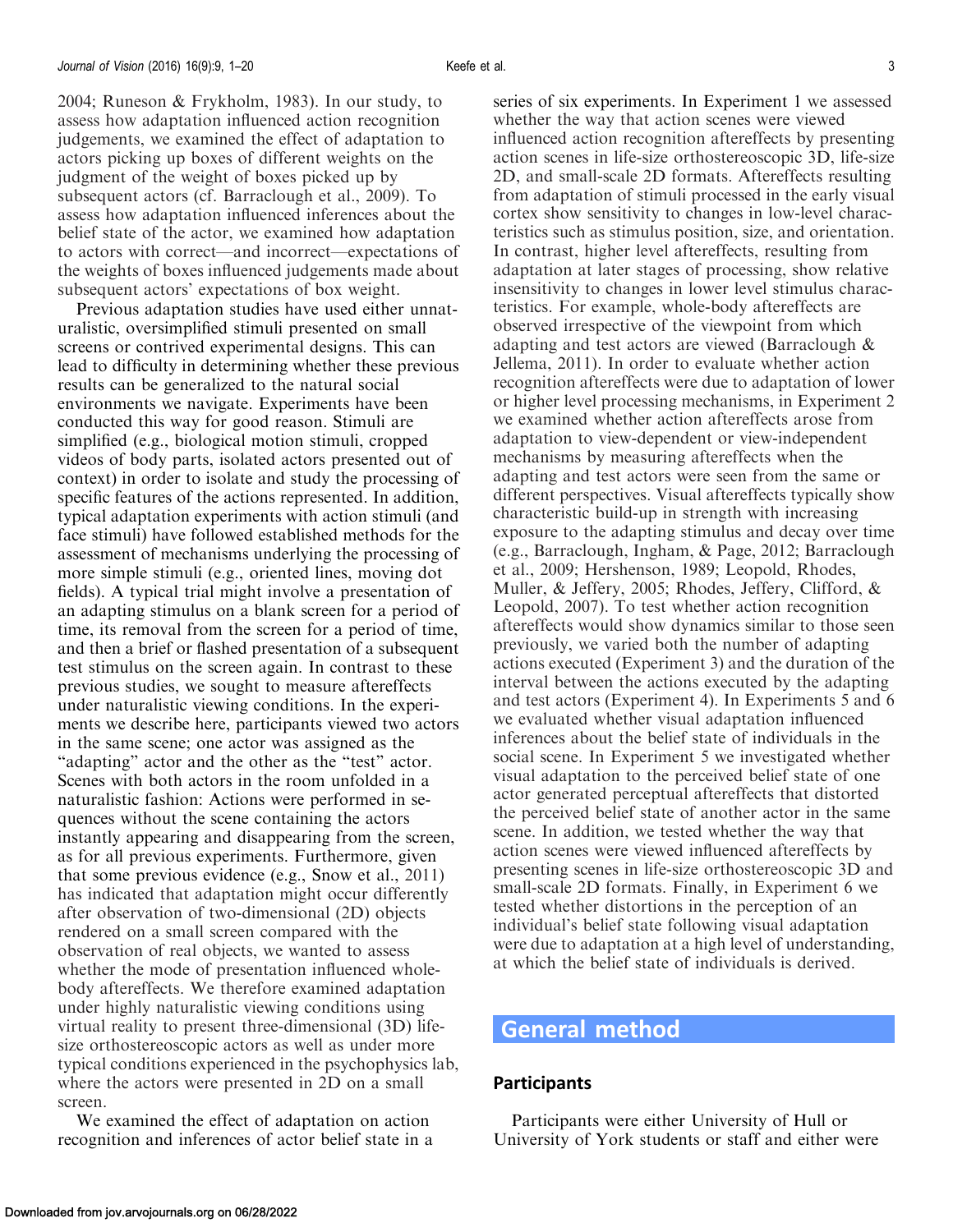paid or volunteered to take part in experiments. All had normal or corrected-to-normal vision, and stereoacuity was better than 40 arcsec for 3D stimulus presentation. Experiments were approved by the ethics committee of the Department of Psychology at the University of Hull and the University of York and were performed in accordance with the ethical standards laid down in the 1990 Declaration of Helsinki. Written consent to take part in the studies was obtained from all participants. All participants were naive to the purposes of the study.

#### Stimuli

Stimuli were filmed with a custom 3D camera built by combining two TM900 digital cameras (Panasonic, Kadoma, Japan; each filming at  $1920 \times 1080$  pixels and 50 frames/s progressive scan) mounted on a solid aluminum plate and set to a 66-mm parallel interaxial distance. During filming the camera was placed at a height of 1.22 m and a distance of 4.1 m from the virtual screen plane in order to ensure the best possible correspondence between the camera viewpoint of the scene and final display to the participants. All objects were viewed at a depth behind the screen plane (i.e., positive parallax).

# Stimulus set 1: Box-lifting stimuli; actors with correct expectations of box weights

Two males and two females were filmed lifting boxes onto a table from the floor (see [Figure 1a\)](#page-4-0). Actors performed the lifts when facing either the left table or the right table, and all actions were filmed when the actor faced the respective table from both the left and right sides of the table. For all actions, actors were always informed about the weight of the boxes prior to lifting. We refer to actions performed at the left table as adapting actions and actions performed at the right table as test actions. Adapting actions were lifts of 2- and 18-kg boxes or no action (standing still). Boxes (one, two, four, or eight) were arranged in a line (along the depth dimension), and actions were always directed toward the farthest box first. Each lift took 4.5 s to execute while guided by a timing beep. Test actions were lifts of 6-, 8-, 10-, 12-, and 14-kg boxes. Boxes were always positioned equidistant from the front and back of the table (along the depth dimension) such that the mean position of the adapting and test actors in depth was the same across all actions.

A pilot experiment was conducted to examine whether the kinematics of the lifting actions allowed observers to discriminate the weight of the box being lifted. Observers' ratings of box weight were found to correlate highly with the physical weight of the box

(slope = 0.33,  $R^2$  = 0.98). For adapting actions during [Experiments 1](#page-5-0) through [4](#page-9-0) we selected the actions executed by the actor (female) whose lifts of the 2- and 18-kg boxes were perceived as the lightest and heaviest, respectively (slope  $= 0.48$ ). The actions executed by the remaining three actors (two males, one female) were used as test actions, such that the identity of the adapting and test actors was always different.

#### Stimulus set 2: Box-lifting stimuli; actors with incorrect expectations of box weights

Two male and three female actors were filmed lifting boxes onto a table from the floor. The actors were positioned to the left of either the left or right table and were viewed from behind at  $45^{\circ}$  to the camera in order to occlude all facial information. During filming, actors were deceived such that they had incorrect expectations (beliefs) about the weight of the box they were to lift (cf. Grèzes et al., [2004](#page-17-0)). Adapting actions and test actions were filmed while they were performed at both the left and right tables. For adapting stimuli, actors executed 20 box lifts at the left table. On the majority of lifts (18/20) the actor had the correct expectation that the box weighed 10 kg; however, two boxes had unexpected weights (2 and 18 kg; i.e., the actor overestimated or underestimated the weight of the box, respectively). For test stimuli, actors completed 40 box lifts at the right table. On the majority of lifts (36/40) the actor had the correct expectation that the box weighed 10 kg; however, four boxes had different weights (6, 8, 12, and 14 kg; i.e., the actor had differing degrees of over- and underestimation of the box weight).

Pilot testing indicated that observers could discriminate test actor expectation (from large overestimations through true estimations to large underestimations) from the movies of test actions (correlation between actor expectation and observers' rating, slope =  $0.36$ ,  $r^2$  $(0.96)$ . The actor who conveyed the greatest degree of under- or overestimation of the box weights was selected as the adapting actor, and the remaining four actors were used as test actors.

#### Stimulus set 3: Box-lifting and lever-pulling stimuli; actors with incorrect expectations of force required

Two female actors were filmed lifting boxes onto a table from the floor and pulling a lever emerging from the surface of a cabinet. The actors were viewed from behind at  $45^{\circ}$  to the camera in order to occlude all facial information. To generate stimuli in which actors had a true or false expectation about the force required to execute the action (lift or pull), we organized separate blocks of filming to manipulate actor expectation.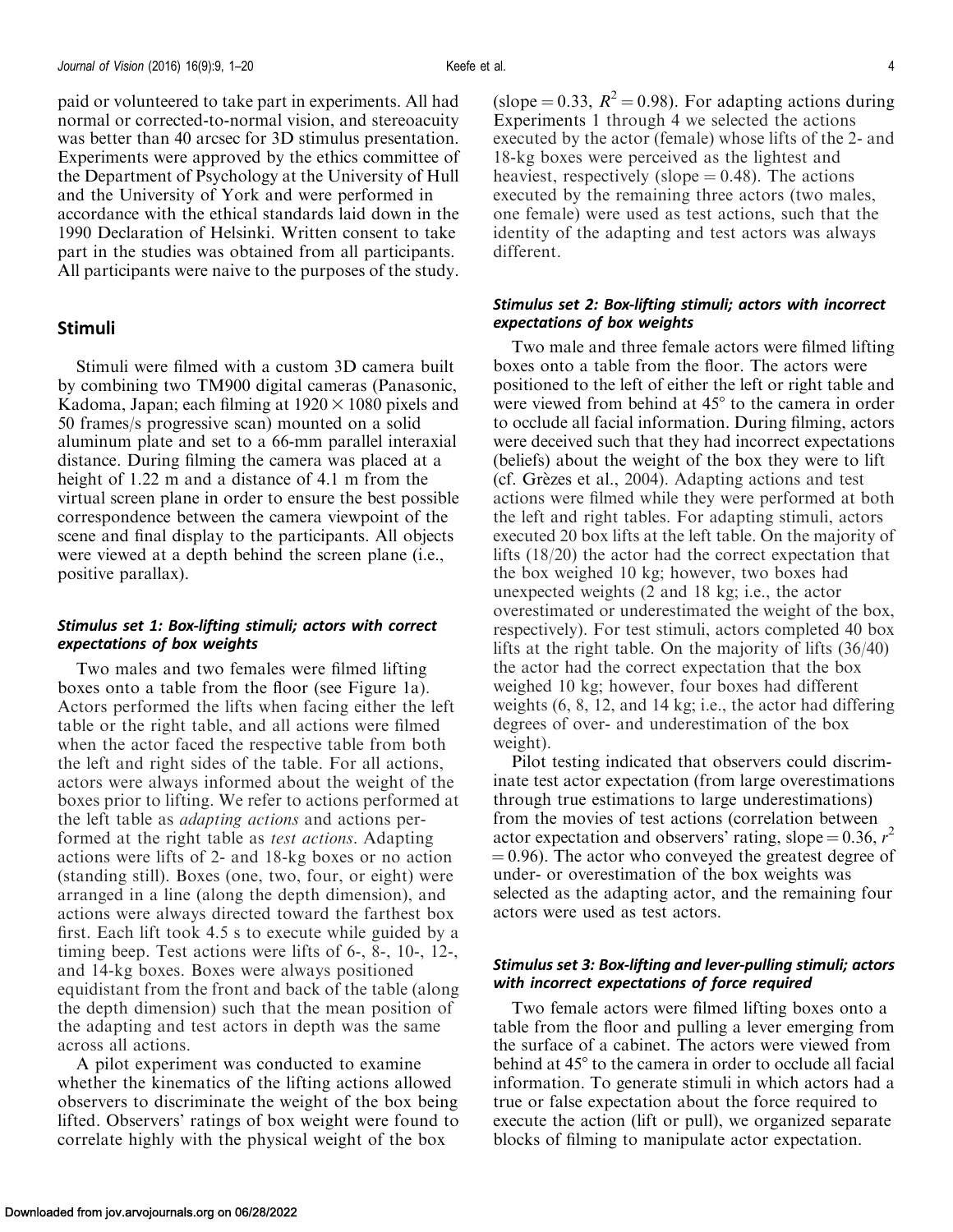<span id="page-4-0"></span>

Figure 1. Schematic of the experimental designs. Each panel shows cropped individual stills at different time points in a continuous movie presented during an example trial. (a) Experimental design for [Experiments 1](#page-5-0) through [4](#page-9-0). The adapting actor was on the left and test actors were on the right. Durations of the adapting phase and durations of the interstimulus interval varied across experiments. During [Experiment 2](#page-6-0) (not illustrated), adapting and test actors executed actions on either side of the static table in order to change the view of the action. (b) Experimental design for [Experiment 6](#page-12-0). The adapting actor was on the right and test actors were on the left. [Experiment 5](#page-10-0) (not illustrated) was similar; however, the adapting action was a box-lifting action.

Adapting actions were lever pulls and were filmed with the actor on the right side of the room (see Figure 1b). Actors had a correct estimation of the force necessary to pull the lever (1 or 9 kg) during 90% of pulls; during 10% of pulls, the weight was unexpectedly changed to 5 kg to generate overestimates (during 9-kg pulls) and underestimates (during 1-kg pulls). Test actions were box lifts executed while facing the table on the left side of the room. Actors executed box lifts when they had the correct expectation of the box weight (2.5, 5, 7.5, 10, 12.5, 15, and 17.5 kg) during 90% of lifts. During 10% of lifts (once per weight) the weight was changed to 10 kg, resulting in differing degrees of over- and underestimation. Actors also completed lifts of 10-kg boxes in which the box weight was held constant. In total, actors completed 350 lifts, providing five instances for each level of under- or overestimation and

50 instances of the lift of the 10-kg box when 10 kg was expected.

Although pull action weights (1–9 kg) were nominally smaller than lift action weights (2–18 kg), the force required to execute the actions was approximately similar. The lever in the cabinet was geared to increase the force required to execute the pull action. In addition, pulls were executed with one hand rather than two hands, making this action harder to execute than the two-handed box lift.

# Stimulus presentation

Stimuli were presented to participants in three ways: (a) life size with orthostereoscopic 3D, (b) life size in 2D, and (c) small scale in 2D. Life-size orthostereoscopic 3D and life-size 2D stimuli, subtending 4.57 m  $\times$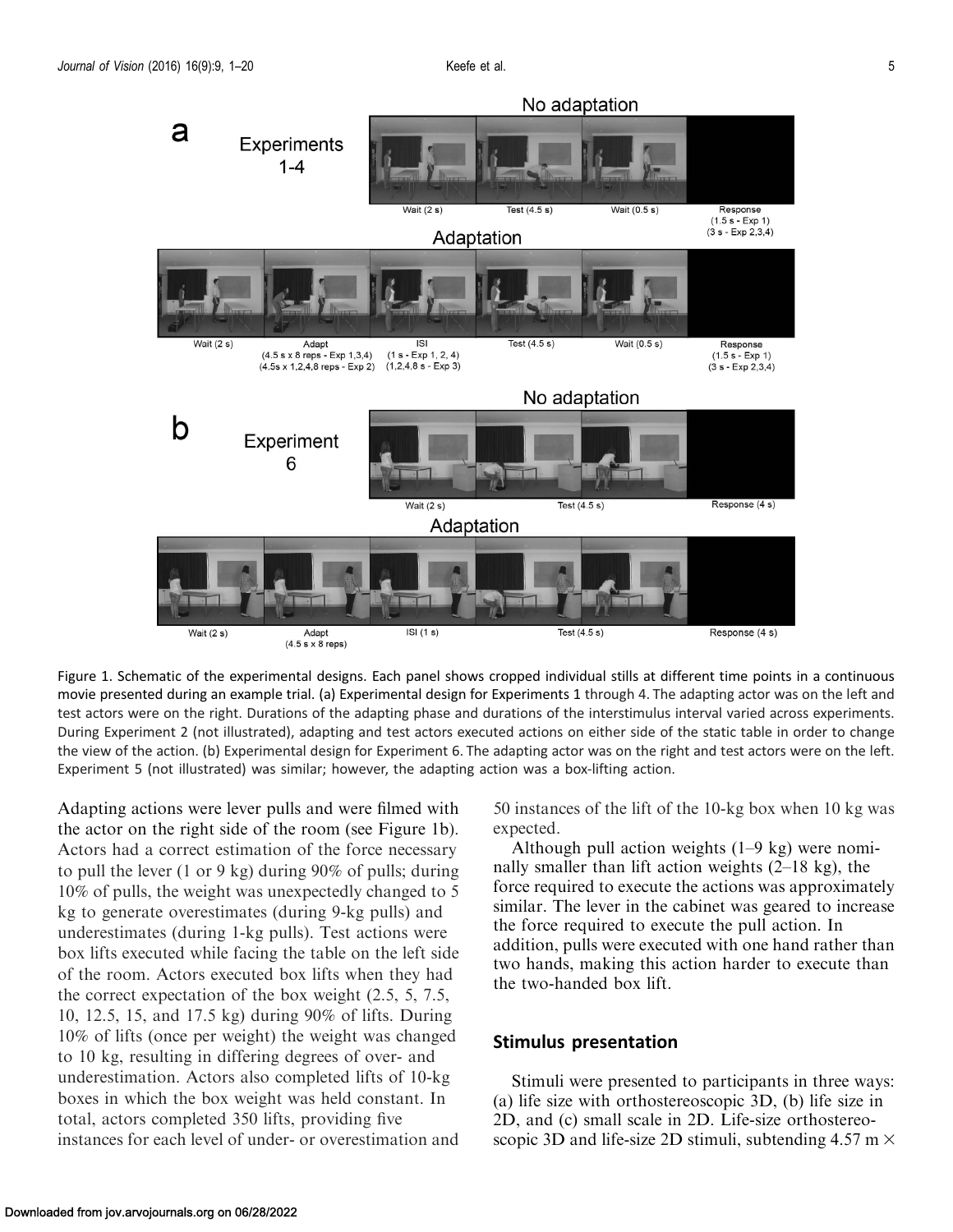<span id="page-5-0"></span>2.44 m ( $50^{\circ} \times 33^{\circ}$ ), were presented on a 5.33 m  $\times$  2.44 m  $(58^{\circ} \times 33^{\circ})$  rear-projection screen (two Mirage 2000 Christie Digital DLP projectors [Christie, Cypress, CA] were used, effective full-screen resolution =  $2240 \times 1024$ pixels, 100-Hz refresh rate). Stimuli were viewed through active liquid-crystal display shutter glasses (nuVision 60 GX [McNaughton Inc., Beaverton, OR], triggered by StereoGraphics Infra-Red emitters [StereoGraphics, San Rafael, CA]). Participants sat such that their eyes were positioned at a height of 1.22 m and a distance of 4.1 m from the screen plane (to the cyclopean eye). Stimuli viewed from this position were orthostereoscopic such that the stereo images of the stimuli were viewed in real-world dimensions. Distortions in perceived depth induced in participants with interpupillary distances greater or less than the interaxial distance of the camera would be too small to be reliably detected based on normal stereoacuity (10 arcsec; Dodgson, [2004](#page-17-0)). For life-size 2D presentation, participants viewed only the left movie channel through the liquid-crystal display shutter glasses. Small-scale 2D stimuli for Experiment 1 were presented on a Philips 202P40 22-in. cathode ray tube monitor (1600  $\times$ 1200 pixels, 100-Hz refresh rate [Philips, Amsterdam, Netherlands]; stimuli were scaled such that they subtended  $56^{\circ} \times 33^{\circ}$  with a viewing distance of 43 cm). Small-scale 2D stimuli for other experiments were presented on a 24-in. thin-film transistor monitor (Acer GD245HQ,  $1920 \times 1080$  pixels, 100-Hz refresh rate [Acer, New Taipei, Taiwan]; stimuli were scaled such that they subtended  $49^{\circ} \times 29^{\circ}$  at a viewing distance of 57 cm).

### Experimental procedures

A personal computer running MATLAB 2010a (MathWorks, Natick, MA) and Psychtoolbox (Brainard, [1997](#page-17-0)) controlled the experiments, displayed the stimuli, and recorded participant responses. A custom movie playback engine was used to display 3D movies. The details of the experimental procedures for each of the six experiments are described in the subsections below.

# Experiment 1: Adaptation to actions in naturalistic environments

Experiment 1 tested whether observers experienced visual aftereffects in recognizing an individual's actions when the actions were executed in a naturalistic social scene containing another person. In addition, we assessed whether the way that action scenes were viewed influenced action recognition aftereffects by

presenting action scenes in life-size orthostereoscopic 3D, life-size 2D, and small-scale 2D formats.

# Method

#### **Participants**

Twenty four participants (13 females, 11 males; mean age = 22.5 years,  $SD = 3.9$ ) took part in the experiment.

#### Stimuli

Movies were made in which the actions of two individual (adapting and test) actors occurred in succession in a naturalistic fashion. In a typical adaptation experiment, the adapting stimulus is presented and then disappears from the screen, and then a test stimulus is presented (e.g., Barraclough & Jellema, [2011;](#page-16-0) de la Rosa et al., [2014;](#page-17-0) Troje et al., [2006](#page-19-0)). In contrast to these previous studies, both the adapting and test actors remained in the scene throughout the trial. Different stimuli from Set 1 were combined using video compositing (Vegas Pro 10, Sony, Tokyo, Japan) to construct new movies in which the adapting actor appeared on the left and a test actor appeared on the right in a natural-looking room scene. This process ensured that the whole sequence of actions appeared in a realistic fashion, with no intervals in the video stream or unnatural changes in either of the actors' behavior. However, the relationship between the adapting and test actions was tightly controlled, as in previous artificial presentation of stimulus sequences during adaptation experiments (e.g., Barraclough et al., [2012](#page-16-0); Troje et al., [2006\)](#page-19-0).

#### Procedure

The experiment was a within-subject factorial design with three viewing conditions (life-size orthostereoscopic 3D, life-size 2D, and small-scale 2D) and three adaptation conditions (adapt heavy: lift 18 kg, [Movie 1](http://jov.arvojournals.org/data/Journals/JOV/935414/i1534-7362-16-9-9-S02.mov); adapt light: lift 2 kg, [Movie 2;](http://jov.arvojournals.org/data/Journals/JOV/935414/i1534-7362-16-9-9-S03.mov) no adaptation, [Movie 3](http://jov.arvojournals.org/data/Journals/JOV/935414/i1534-7362-16-9-9-S04.mov)). In order to measure shifts in action recognition with the presence of an adapting actor, it was necessary to ensure that participants believed they were viewing different test actors on different trials. With naturalistic actions executed by identifiable actors, each action execution can have idiosyncratic kinematics and thus be highly recognizable. We needed a large number of trials in our experimental design to get accurate measures of perception with and without adaptation, but we also wanted to ensure that unique action executions were not viewed by participants so often that they became familiar and participants realized that they were repeatedly viewing the same test action.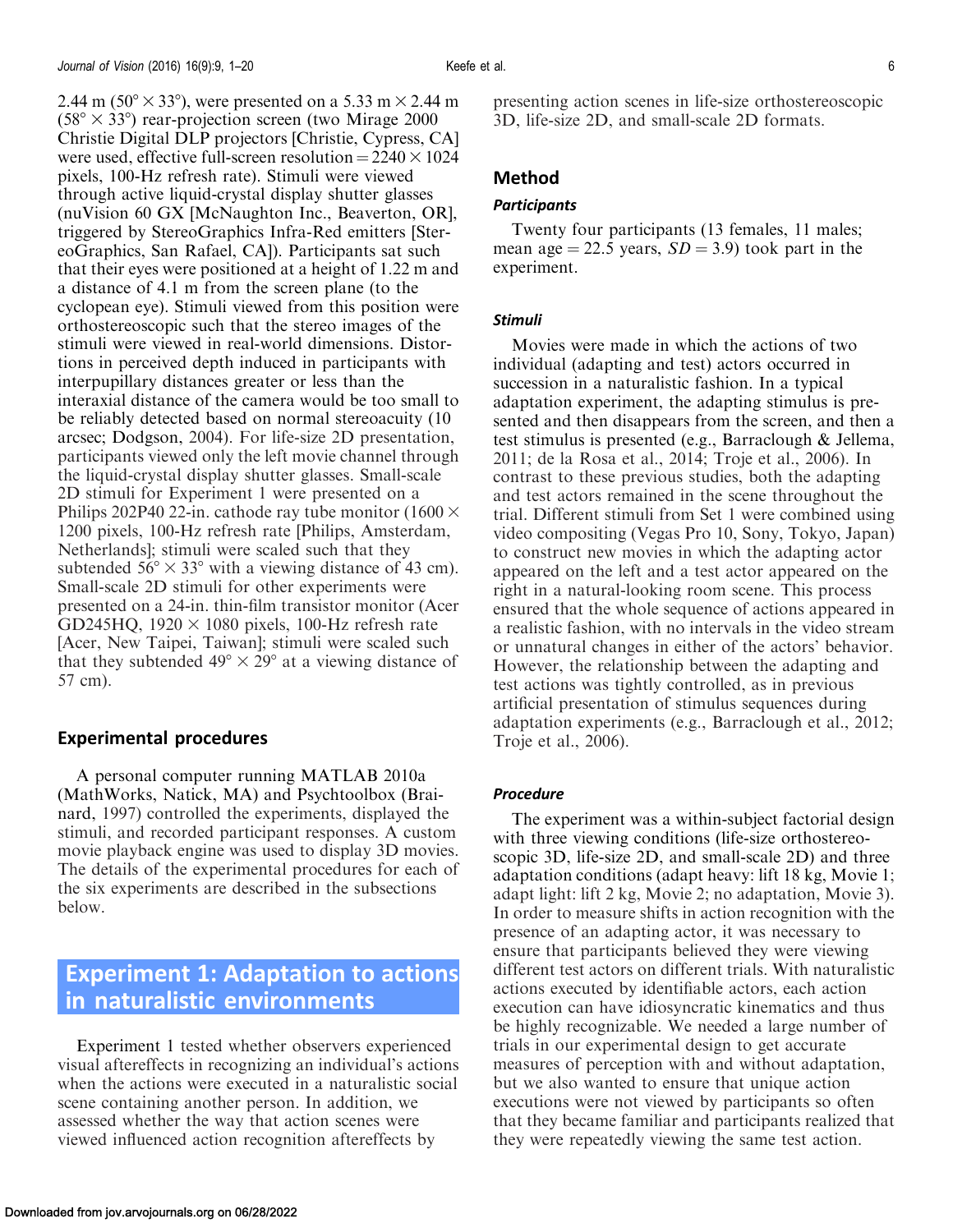<span id="page-6-0"></span>Therefore, we used five test action conditions (lift 6, 8, 10, 12, and 14 kg) and three test actor identities (two males, one female). Test action condition and test actor identity were not conditions of interest and therefore were not analyzed.

Each of the three viewing conditions was tested on separate days, and viewing condition was counterbalanced across participants. On each day, the noadaptation condition was always tested first in a single block. Then, the adapt heavy and adapt light conditions were tested in separate subsequent blocks, where adaptation condition was counterbalanced across participants and viewing conditions. Within a block of testing, all other conditions (five test action conditions and three test actor identities) were randomized such that there were in total 15 trials/block.

At the start of each adaptation block (adapt heavy, adapt light), an initial preadaptation video was displayed three times in which the adapting actor, alone in the room, lifted all eight boxes of the same adapting weight (24 lifts). Following a 1-s black screen, the first trial commenced. Each trial began with 2 s of adapting and test actor inactivity (to allow stereo fusion; Hoffman, Girshick, Akeley, & Banks, [2008](#page-18-0)). This was followed by the adapting actor lifting eight boxes onto the table, a 1-s inter-action interval (duration between the offset of the last adapting action and the onset of the test action) during which both actors stood still, the test actor lifting his or her box onto the table, and finally 0.5 s during which both actors stood still (see the lower sequence in [Figure 1a](#page-4-0)). At the end of the trial the screen turned black, indicating that the participant had to respond during a 1.5-s interval. If no response was registered during the interval, an error beep was played and the trial was repeated randomly later in the block.

The no-adaptation block began with both the adapting and test actors standing still in front of a single box for the same period of time it would have taken the adapting actors to execute the eight lift actions (38 s). The trial structure was identical to that in the adapting trials except that the adapting actor stood still throughout the entirety of each trial (see the upper sequence in [Figure 1a](#page-4-0)). At the end of each trial, participants made their responses on a wireless numeric keyboard and indicated the weight of the box lifted by the test actor, choosing between 2, 4, 6, 8, 10, 12, 14, 16, and 18 kg. Breaks were given between each block of testing, and the experiment took approximately 45 min to complete.

We calculated aftereffects for each of the three viewing conditions (life-size orthostereoscopic 3D, lifesize 2D, and small-scale 2D) and each of the two adaptation conditions (adapt heavy, adapt light). For each participant and viewing condition, we subtracted the mean ratings of the weights of boxes lifted by the

test actors for control trials from the mean ratings of the weights of the boxes lifted by the test actors following adapting actors lifting light or heavy boxes. This generated both ''heavy'' and ''light'' aftereffects for each viewing condition and participant. Positive values indicated that test actors appeared to lift heavier boxes, negative values indicated that test actors appeared to lift lighter boxes, and zero indicated no effect of the adapting actor.

# Results

[Experiment 1](#page-5-0) examined whether action recognition was distorted by the actions of another individual in a naturalistic social scene. This was examined for lifesize orthostereoscopic 3D, life-size 2D, and small-scale 2D presentation formats. A  $2 \times 3$  analysis of variance (ANOVA) with adaptation condition and viewing condition as within-subject factors showed that the actions executed by the adapting actor had a significant influence on the recognition of the actions executed by the test actors—magnitude of aftereffects, main effect of adaptation condition:  $F(1, 23) = 69.88$ , p  $< 0.001$ ,  $\eta_p^2 = 0.75$  (see [Figure 2a](#page-7-0)). Test actors appeared to lift heavier boxes after the adapting actor lifting light boxes and appeared to lift lighter boxes after the adapting actor lifting heavy boxes. The presentation format did not significantly influence aftereffect magnitudes—main effect of viewing condition,  $F(2, 46) = 1.80$ ,  $p = 0.177$ ,  $\eta_p^2 = 0.07$ ; interaction between adaptation condition and viewing condition,  $F(2, 46) = 0.\overline{43}$ ,  $p = 0.655$ ,  $\eta_p^2 = 0.02$  indicating that action recognition aftereffects measured in more traditional psychophysical laboratory environments are of equivalent magnitude to those measured during more naturalistic viewing conditions. The distortions in the perception of the actions of the test actors resulting from the actions executed by the adapting actors are large and consistent with repulsive action aftereffects observed following adaptation to hand actions (Barraclough et al., [2009;](#page-16-0) de la Rosa et al., [2014\)](#page-17-0) and whole-body actions (Barraclough & Jellema, [2011\)](#page-16-0).

# Experiment 2: View dependence of action aftereffects

Experiment 2 examined whether the action aftereffects observed in [Experiment 1](#page-5-0) resulted from adaptation to view-dependent or view-independent mechanisms. View-independent aftereffects would suggest adaptation of high-level representations. We measured action aftereffects when the adapting and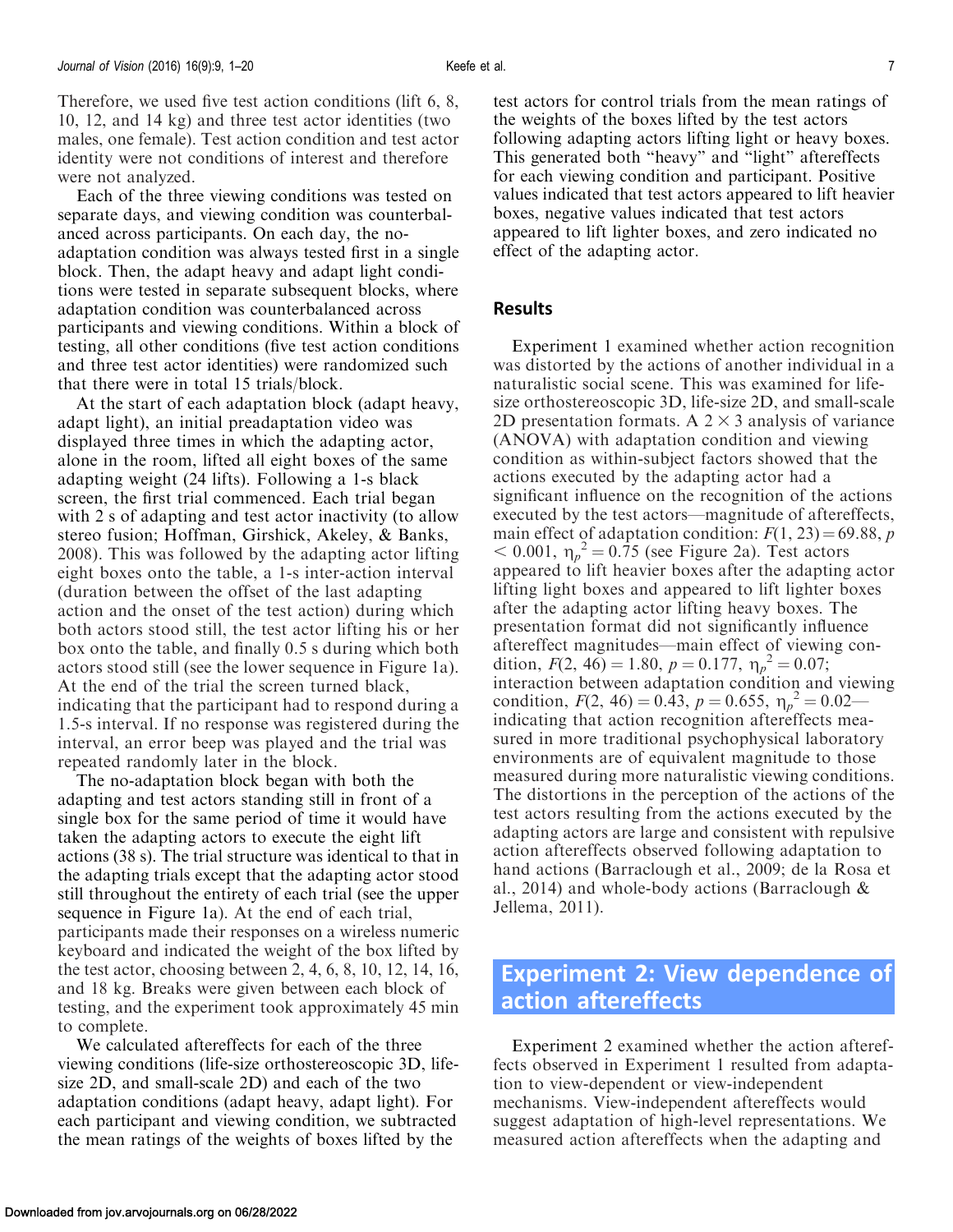<span id="page-7-0"></span>

Figure 2. Action recognition aftereffects. Positive values indicate that test actors appeared to lift heavier boxes than they actually lifted, negative values indicated that test actors appeared to lift lighter boxes, and zero indicated no effect of the adapting actor. (a) Aftereffects observed with different viewing conditions ([Experiment 1](#page-5-0)). (b) Effect of viewpoint of the adapting and test actors on aftereffect magnitudes [\(Experiment 2\)](#page-6-0). (c) Increasing adaptation duration increases aftereffect magnitude [\(Experiment 3\)](#page-8-0), which is best modeled by exponential functions (light aftereffect,  $R = 0.91$ ; heavy aftereffect,  $R = 0.91$ ), plotted. (d) Increasing the interval between adapting and test actions reduces aftereffect magnitude [\(Experiment 4\)](#page-9-0), best modeled by an exponential decay function (light aftereffect,  $R = 0.91$ ) and a logarithmic function (heavy aftereffect,  $R = 0.86$ ), plotted. Error bars indicate standard error of the mean.

test actions were seen from similar or different perspectives.

#### Method

### **Participants**

Seventeen participants (nine females, eight males; mean age  $= 22.0$  years,  $SD = 2.4$ ) took part in the experiment. (The number of participants was based on a power analysis of the aftereffects measured during [Experiment 1](#page-5-0).)

#### Stimuli

Movies were made in which the actions of two individual (adapting and test) actors occurred in succession in a naturalistic fashion. Movies were similar to those used in [Experiment 1.](#page-5-0) However, three viewpoint conditions were presented in which (a) adapting and test actors faced left (same view left), (b) adapting and test actors faced right (same view right),

and (c) the adapting actor faced right and the test actor faced left (different view).

#### Procedure

The experiment was a within-subject factorial design with three adaptation conditions (adapt heavy: lift 18) kg; adapt light: lift 2 kg; no adaptation) and three viewpoint conditions (same view left, same view right, different view). In addition, there were three test action conditions (lift 6, 10, and 14 kg) and two test actor identities (one male, one female). Test action condition and test actor identity were not conditions of interest and therefore were not analyzed. However, they were varied in order to ensure that participants viewed different actions during experimental testing. Noadaptation and adaptation conditions were presented in separate blocks of testing.

No-adaptation control blocks were completed both before and after an adaptation block. Results from both blocks were averaged together to provide one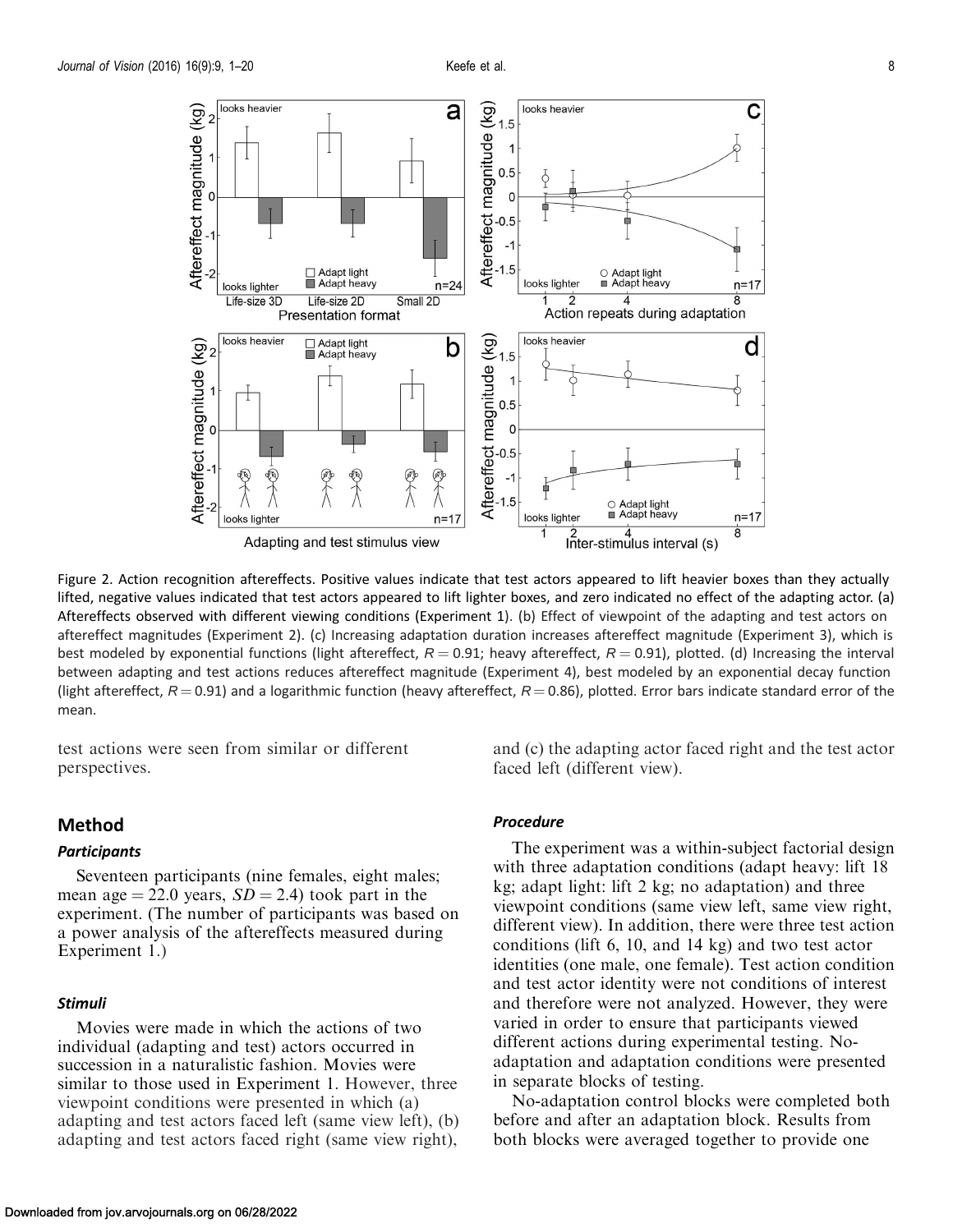<span id="page-8-0"></span>measure of participants' ratings of each weight of box, each test actor identity, and each view of the test actors. Control blocks were conducted both before and after the adaptation block. There were 12 movies used during each control block: 2 test actors (male, female)  $\times$ 3 test action conditions (6, 10, and 14 kg)  $\times$  2 test actor views (face left, face right). During each control block, each of the 12 movies was presented five times in a pseudorandom order. Test procedures were the same as for [Experiment 1](#page-5-0) no-adaptation blocks; however, the intertrial interval was 3 s, and trials began with the test actor standing still for 2 s followed by the action without the presence of any adapting actor in the room.

Between the two control blocks was a single adaptation block. During the adaptation block 36 different movies were presented: 2 adaptation conditions (adapt heavy, adapt light)  $\times$  3 viewpoints (same view left, same view right, different view)  $\times$  2 test actors (male, female)  $\times$  3 test action conditions (6, 10, and 14 kg). Movies (trials) occurred once in a random order. All other test procedures were as for the adaptation blocks in [Experiment 1](#page-5-0) except no preadaptation was used, the intertrial interval was 3 s, heavy and light adapting conditions were interleaved in the same block rather than being separated into their own blocks, a break of 1 to 2 min was given to participants 18 trials into the block to help reduce participant fatigue, and all testing was performed with participants viewing movies presented on a 24-in. thin-film transistor screen (see Method).

We calculated aftereffects for each of the three viewing conditions (same view left, same view right, different views) and each of the two adaptation conditions (adapt heavy, adapt light). We subtracted the mean ratings of the weights of boxes lifted by the test actors for control trials when they were facing left from the mean ratings of the weights of the boxes lifted by the test actors for adaptation trials when the test actors faced left (same view left, different views) in each adaptation condition to generate both heavy and light aftereffects. In addition, we subtracted the mean ratings of the weights of boxes lifted by the test actors for control trials when they were facing right from the mean ratings of the weights of the boxes lifted by the test actors for adaptation trials when the test actor faced right (same view right) in each adaptation condition to generate both a heavy and a light aftereffect. Positive values indicated that test actors appeared to lift heavier boxes, negative values indicated that test actors appeared to lift lighter boxes, and zero indicated no effect of the adapting actor.

### Results

A  $2 \times 3$  within-subject ANOVA was used to test the differences between the magnitudes of aftereffects

under the different adaptation conditions and viewpoint conditions [\(Figure 2b](#page-7-0)). Aftereffects generated when the adapting actor lifted heavy or light boxes were significantly different: main effect of adaptation condition,  $F(1, 16) = 53.61, p < 0.001, \eta_p^2 = 0.77$ . There was no main effect of viewpoint,  $F(2, 32) = 1.45$ ,  $p =$ 0.25,  $\eta_p^2 = 0.08$ , nor was there a significant interaction between viewpoint and adaptation condition,  $F(2, 32) =$ 0.06,  $p = 0.94$ ,  $\eta_p^2 = 0.00$ . Importantly, significant differences in light and heavy aftereffects were still observed irrespective of the direction the actors faced  $(ts > 4.77, ps < 0.001$ ; see [Figure 2b\)](#page-7-0). In conclusion, these results show that the action recognition aftereffects are viewpoint independent (cf. Barraclough & Jellema, [2011](#page-16-0)) and thus result from changes to highlevel action processing mechanisms.

# Experiment 3: Effect of action exposure on aftereffect magnitude

Increasing adaptation exposure typically increases the magnitude of aftereffects in a logarithmic fashion (e.g., Barraclough et al., [2009, 2012;](#page-16-0) Hershenson, [1989](#page-17-0), [1993;](#page-18-0) Leopold et al., [2005](#page-18-0)). In Experiment 3, we therefore examined whether the action recognition aftereffects observed in [Experiments 1](#page-5-0) and [2](#page-6-0) were dependent on the duration of exposure to the adapting actor as he or she lifted increasing numbers of boxes.

# Method

#### **Participants**

Seventeen participants (11 females, six males; mean age  $= 22.3$  years,  $SD = 3.8$ ) took part in the experiment. (The number of participants was based on a power analysis of the aftereffects measured during [Experiment 1.](#page-5-0))

### Stimuli

Movies were made in which the actions of two individual (adapting and test) actors occurred in succession in a naturalistic fashion. Movies were similar to those used in [Experiment 1;](#page-5-0) however, test actors were combined with the adapting actor lifting different numbers of boxes (one, two, four, and eight) onto the table.

#### Procedure

The experiment was a within-subject factorial design with three adaptation conditions (adapt heavy: lift 18 kg; adapt light: lift 2 kg; no adaptation) and four adapting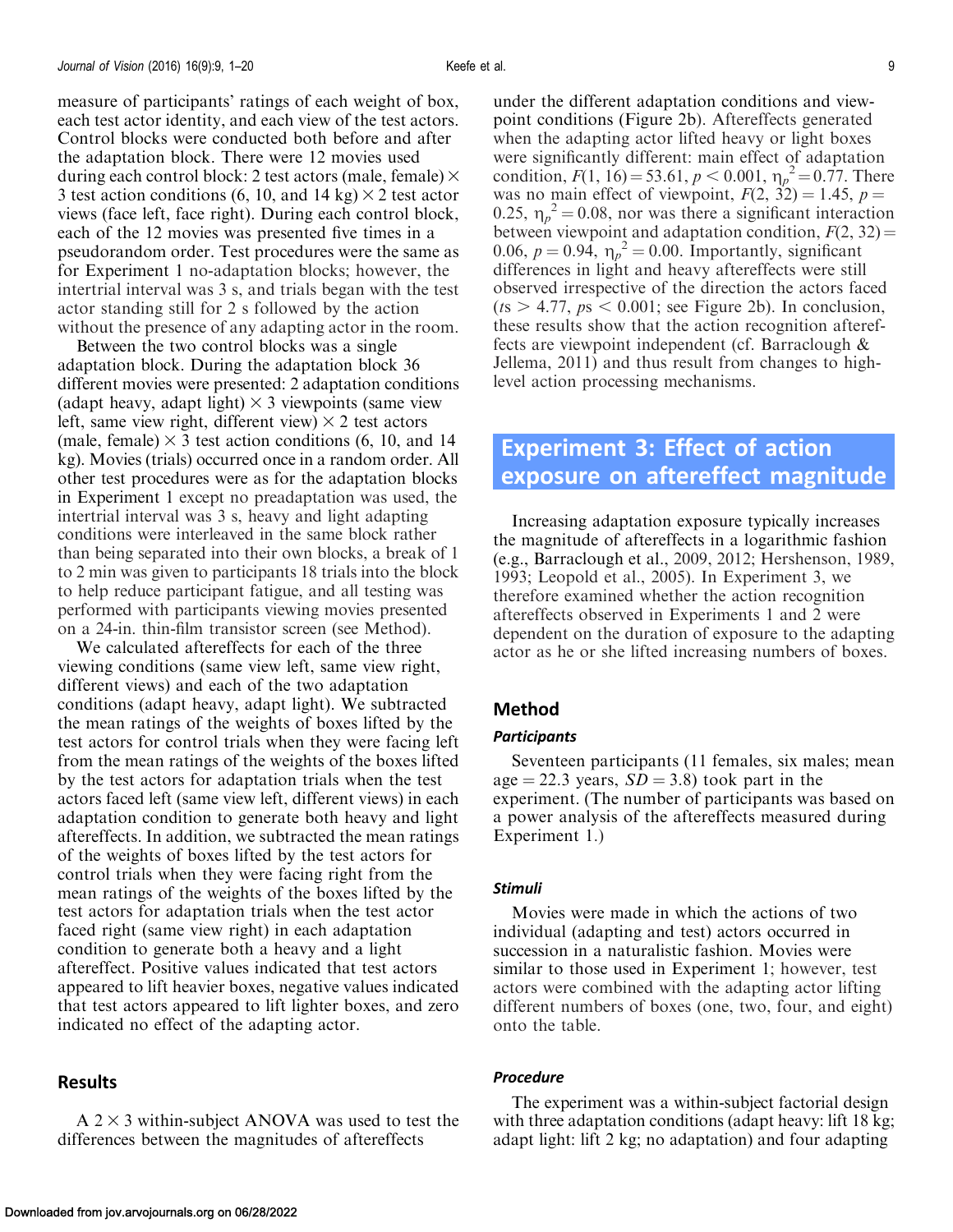<span id="page-9-0"></span>action repetitions (one, two, four, and eight repeats). In addition, there were three test action conditions (lift 6, 10, and 14 kg) and three test actor identities (two males, one female). Test action condition and test actor identity were not conditions of interest and therefore were not analyzed; however, they were varied in order to ensure that participants viewed different actions during experimental testing. No-adaptation and adaptation conditions were presented in separate blocks of testing.

As in [Experiment 2](#page-6-0), no-adaptation control blocks were completed both before and after an adaptation block. These control blocks were used to provide a measure of participants' ratings of the weight of boxes lifted by test actors in the absence of an adapting actor in the scene. There were nine movies used during each control block: 3 test actors (two males, one female)  $\times$  3 test action conditions (6, 10, and 14 kg). During each control block, each of the nine movies was presented five times in a pseudorandom order. All other procedures were the same as in [Experiment 2.](#page-6-0)

Between the two control blocks was a single adaptation block. During the adaptation block 72 different movies (2 adaptation conditions  $\times$  4 adaptation action repetitions  $\times$  3 test actors  $\times$  3 test action conditions) were presented. Movies (trials) occurred once in a random order. All other procedures were the same as for the adaptation blocks in [Experiment 2,](#page-6-0) except two breaks of 1 to 2 min were given to participants after 24 trials to help reduce participant fatigue.

We calculated aftereffects for each of the four adapting action repetition conditions and each of the two adaptation conditions. The mean ratings of the weights of boxes lifted by the test actors for control trials were subtracted from the mean ratings of the weights of the boxes lifted by the test actors in each adaptation condition to generate eight aftereffects (four heavy and four light). Positive values indicated that test actors appeared to lift heavier boxes, negative values indicated that test actors appeared to lift lighter boxes, and zero indicated no effect of the adapting actor.

#### Results

An ANOVA with adaptation condition and adapting action repetition as within-subject factors was used to test the magnitudes of the different aftereffects. As in [Experiments 1](#page-5-0) and [2,](#page-6-0) the behavior of the adapting actor had a significant influence on the perception of the actions executed by the test actors: main effect of adaptation condition,  $F(1, 16) = 11.90$ ,  $p = 0.003$ ,  $\eta_p^2 =$ 0.43. There was no main effect of adaptation action repetition,  $F(3, 48) = 1.00$ ,  $p = 0.399$ ,  $\overline{p_p}^2 = 0.06$ . However, importantly, there was an interaction between adaptation condition and adaptation action repetition,  $F(2.07, 33.08) = 16.36, p < 0.001, \eta_p^2 = 0.51$ 

(Greenhouse-Geisser correction applied), indicating that aftereffects increased magnitude with adapting action repetition [\(Figure 2c](#page-7-0)). Previously examined aftereffects (Barraclough et al., [2009, 2012](#page-16-0); Hershenson, [1989,](#page-17-0) [1993](#page-18-0); Leopold et al., [2005\)](#page-18-0) increase with adapting stimulus exposure and can be best modeled with a logarithmic function. To test this we fitted (using an unconstrained nonlinear minimization of the sum or squared residuals; MATLAB 2016; MathWorks) simple (linear, exponential, logarithmic) functions to the data to determine the best model of the action recognition aftereffect increase with adapting action exposure. Exponential functions provided the best models for both the data following adaptation to lifts of light boxes  $(R = 0.91)$  and the data following adaptation to lifts of heavy boxes ( $R = 0.91$ ). (R values for the alternate functions are listed in [Supplementary Table S1.](http://jov.arvojournals.org/data/Journals/JOV/935414/i1534-7362-16-9-9-S01.pdf))

# Experiment 4: Duration of action aftereffects

Adaptation aftereffects typically decay exponentially over time (e.g., Barraclough et al., [2009](#page-16-0), [2012;](#page-16-0) Hershenson, [1989](#page-17-0); Kloth & Schweinberger, [2008](#page-18-0); Leopold et al., [2005](#page-18-0); Magnussen & Johnsen, [1986\)](#page-18-0). In Experiment 4, we therefore examined whether the aftereffects observed during previous experiments decayed in an exponential fashion by varying the interval between the last adapting action and the test action.

# Method

#### **Participants**

Seventeen participants (13 females, four males; mean age = 20.3 years,  $SD = 2.0$ ) took part in the experiment. The number of participants was based on a power analysis of the aftereffects measured during [Experiment 1.](#page-5-0))

#### Stimuli

Movies were made in which the actions of two individual (adapting and test) actors occurred in succession in a naturalistic fashion. Movies were similar to those used in [Experiment 1;](#page-5-0) however, we varied the inter-action interval—that is, the duration between the offset of the last adapting action and the onset of the test action (1, 2, 4, and 8 s).

#### Procedure

The experiment was a within-subject factorial design with three adaptation conditions (adapt heavy: lift 18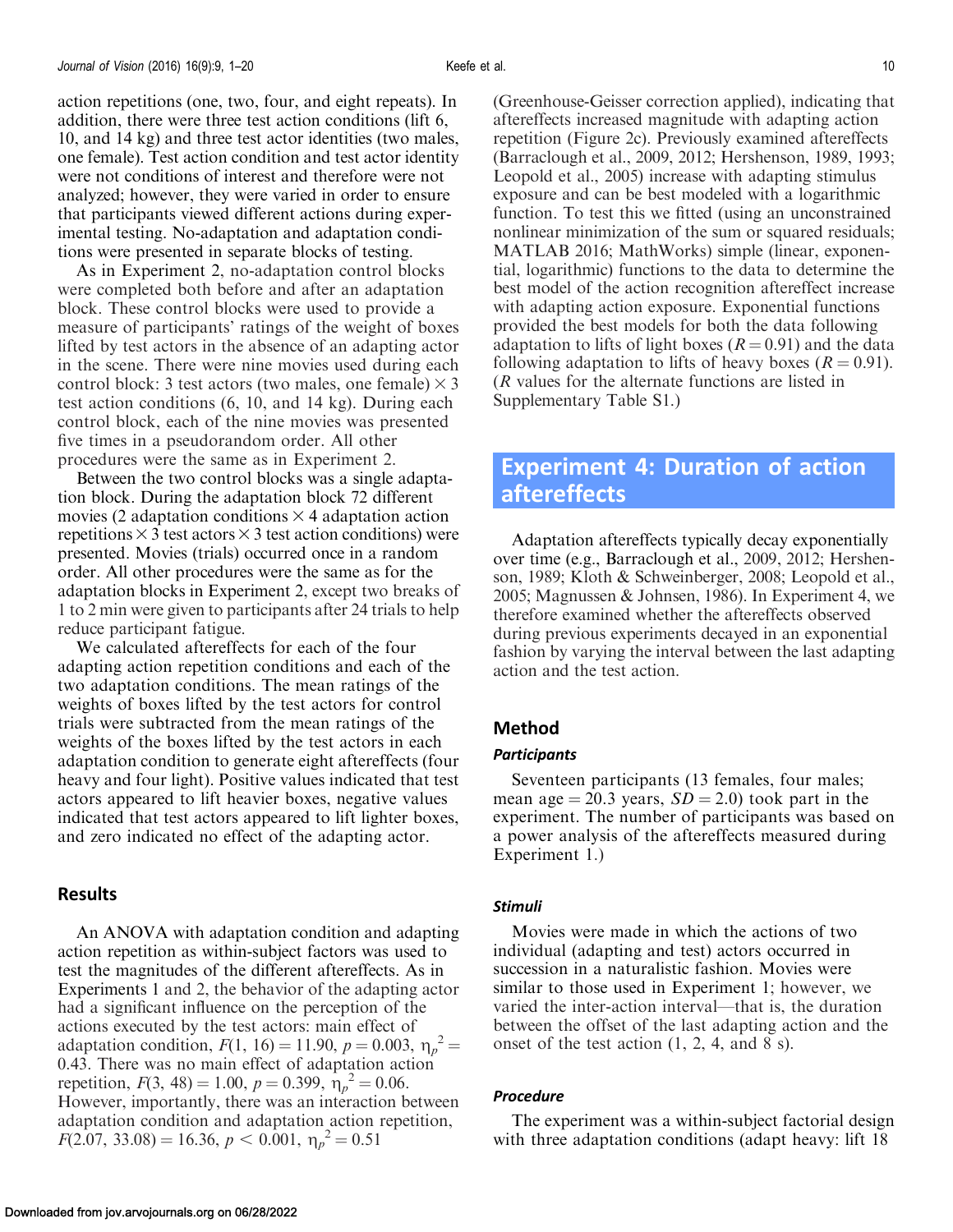<span id="page-10-0"></span>kg; adapt light: lift 2 kg; no adaptation) and four interaction intervals  $(1, 2, 4, \text{ and } 8 \text{ s})$ . In addition, there were three test action conditions (lift 6, 10, and 14 kg) and three test actor identities (two males, one female). Test action condition and test actor identity were not conditions of interest and therefore were not analyzed. They were, however, varied in order to ensure that participants viewed different actions during experimental testing. No-adaptation and adaptation conditions were presented in separate blocks of testing.

As in [Experiment 2](#page-6-0), no-adaptation control blocks were completed both before and after an adaptation block. These control blocks were used to provide a measure of participants' ratings of the weight of boxes lifted by test actors in the absence of an adapting actor in the scene. There were nine movies used during each control block: 3 test actors (two males, one female)  $\times$  3 test action conditions (6, 10, and 14 kg). During each control block, each of the nine movies was presented five times in a pseudorandom order. All other procedures were the same as for [Experiment 2.](#page-6-0)

Between the two control blocks was a single adaptation block. During the adaptation block 72 different movies were presented: 2 adaptation conditions  $\times$  4 inter-action intervals  $\times$  3 test actors  $\times$  3 test action conditions. Movies (trials) occurred once in a random order. All other procedures were as for the adaptation blocks in [Experiment 2](#page-6-0), except two breaks of 1 to 2 min were given to participants after 24 trials to help reduce participant fatigue.

We calculated aftereffects for each of the four interaction interval conditions and each of the two adaptation conditions. We subtracted the mean ratings of the weights of boxes lifted by the test actors for control trials from the mean ratings of the weights of the boxes lifted by the test actors in each adaptation condition to generate eight aftereffects (four heavy and four light). Positive values indicated that test actors appeared to lift heavier boxes, negative values indicated that test actors appeared to lift lighter boxes, and zero indicated no effect of the adapting actor.

#### Results

An ANOVA with adaptation condition and interaction interval as within-subject factors was used to test the magnitudes the different aftereffects. As in previous experiments, the behavior of the adapting actor had a significant influence on the perception of the actions executed by the test actors: main effect of adaptation condition,  $F(1, 16) = 29.40, p < 0.001, \eta_p^2$  $= 0.65$ . There was no main effect of inter-action interval,  $F(3, 48) = 2.66$ ,  $p = 0.850$ ,  $\eta_p^2 = 0.02$ ; however, there was an interaction between adaptation condition and inter-action interval,  $F(3, 48) = 3.1$ ,  $p =$ 

0.036,  $\eta_p^2 = 0.16$ . Previously examined aftereffects (Barraclough et al., [2009, 2012](#page-16-0); Hershenson, [1989](#page-17-0), [1993](#page-18-0); Leopold et al., [2005\)](#page-18-0) have shown a decrease in aftereffect magnitude over time best modeled by an exponential decay function. To test this we fitted (using an unconstrained nonlinear minimization of the sum or squared residuals; MATLAB 2016) simple (linear, exponential, logarithmic) functions to the data to determine the best model of the action recognition aftereffect decay. The decay over time ([Figure 2d](#page-7-0)) could be best modeled by an exponential function fitted to the data following adaptation to lifts of light boxes ( $R = 0.91$ ) and a logarithmic function fitted to the data following adaptation to lifts of heavy boxes ( $R = 0.86$ ). (R values for the alternate functions tested are listed in [Supplementary](http://jov.arvojournals.org/data/Journals/JOV/935414/i1534-7362-16-9-9-S01.pdf) [Table S2.](http://))

# Experiment 5: Effect of adaptation on the actor's belief state

The previous experiments demonstrated that adaptation in naturalistic environments can generate aftereffects that influence action recognition. However, actions can also provide information about the internal mental state of the actor (e.g., Becchio, Sartori, & Castiello, [2010;](#page-17-0) Grèzes et al., [2004](#page-17-0); Sartori, Becchio, Bara, & Castiello, [2009\)](#page-19-0). Inference of mental states derived from action kinematics is thought to be a separate processing stage following action recognition (Frith & Frith, [1999;](#page-17-0) Hamilton & Grafton, [2006](#page-17-0); Saxe & Kanwisher, [2003;](#page-19-0) Van Overwalle & Baetens, [2009](#page-19-0)). In Experiment 5, we tested whether visual adaptation could influence this later stage of processing and influence inferences about the expectations individuals have about box weight. Observers viewed in both life-size orthostereoscopic 3D and small-scale 2D presentation formats adapting actors with different expectations of the weight of the box they were to pick up. Observers then made judgments about the expectations of the test actors subsequently picking up boxes.

# Method

#### **Participants**

Twenty-one participants (13 females, eight males; mean age  $= 20.9$  years,  $SD = 0.7$ ) took part in the experiment in which stimuli were presented in 2D, whereas 23 different participants (six females, 17 males; mean age  $= 24.7$  years,  $SD = 5.5$ ) took part in the experiment in which stimuli were presented in 3D.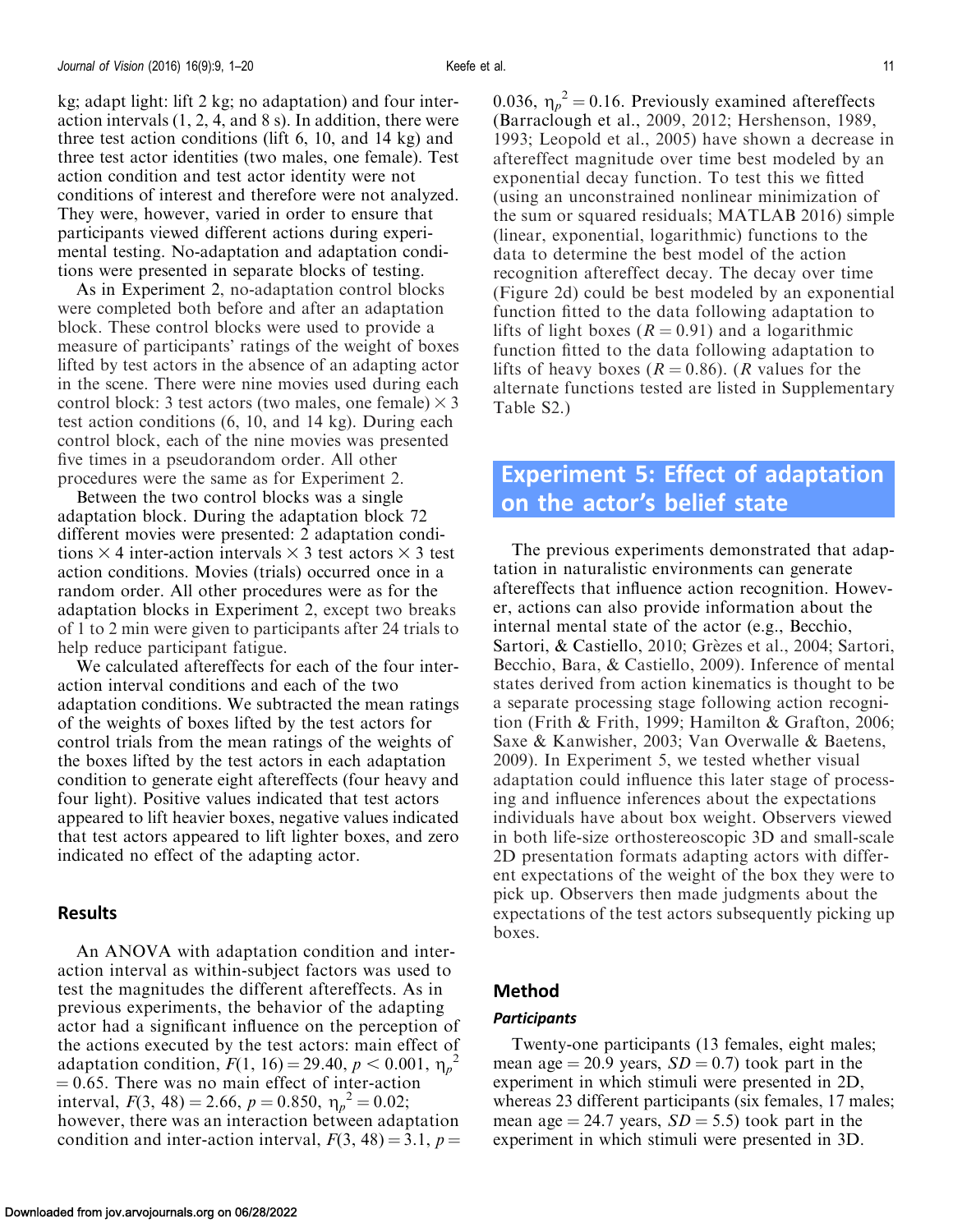### Stimuli

Movies were made in which the actions of two individual actors (adapting and test) occurred in succession in a naturalistic fashion. In the movies both the adapting and test actors remained in the scene throughout the trial. Different stimuli from Set 2 were combined using video compositing to construct new movies in which the adapting actor appeared on the left and a test actor appeared on the right in a naturallooking room scene. In each movie, the adapting actor action was always repeated eight times. Although this resulted in a somewhat unnaturalistic jump in actor posture from the last frame of the action clip to the first frame of the next clip, it was not possible to generate a sequence of multiple similar actions because actors could not be deceived about the weight of the box eight times in a row.

#### Procedure

[Experiment 5](#page-10-0) had a factorial design with viewing condition (life-size orthostereoscopic 3D, small-scale 2D) as a between-subjects factor and adaptation condition (adapt overestimation, [Movie 4](http://jov.arvojournals.org/data/Journals/JOV/935414/i1534-7362-16-9-9-S05.mov); adapt underestimation, [Movie 5;](http://jov.arvojournals.org/data/Journals/JOV/935414/i1534-7362-16-9-9-S06.mov) no action [control], [Movie](http://jov.arvojournals.org/data/Journals/JOV/935414/i1534-7362-16-9-9-S07.mov) [6](http://)) as the within-subject factor. In addition, there were four test actor identities (two males, two females) and five test action conditions (lift 6, 8, 10, 12, and 14 kg. (Because the expectation of the test actors was that the box weight would be 10 kg, each test weight corresponds to different over- and underestimations; see Method.) Test action condition and test actor identity were not conditions of interest; however, they were varied in order to ensure that participants viewed different actions during experimental testing. Noadaptation control blocks were completed both before and after two adaptation blocks.

There were 20 movies used during each control block: 4 test actors (two males, two female)  $\times$  5 test action conditions (6, 8, 10, 12, and 14 kg). Each of the 20 videos was presented in a pseudorandom order and presented four times in total during each control block  $(total = 80 \text{ trials})$ . In control blocks, trials began with the test actor standing still for 2 s followed by the action without the presence of any adapting actor in the room. The screen turned black, indicating that the participant was to respond during a 3-s interval.

Participants were required to judge whether the test actor had a true or false expectation of the weight of the box and, if false, whether and to what extent the weight was over- or underestimated. Responses were made on a linear scale of symbols printed on keyboard keys: "- - -," "- - -," "- -," "-," "0," "+," "++," "+++," and " $++++$ ". The symbols represented a continuum from an extreme underestimation (''- - - -'') through true estimation ("0") to an extreme overestimation ("+  $++$ "). For analysis, these symbols were converted to a range of  $-4$  to  $+4$ .

Adaptation conditions were tested in two counterbalanced blocks where in each block the adapting actor was either over- or underestimating the weight of the lifted box. Within a block, all other conditions (four test actor identities and five test weights) were randomized. At the start of each adaptation block, an initial preadaptation movie of the adapting actor lifting the box 24 times was displayed. The first trial began as soon as the preadaptation phase had finished. Each trial began with 2 s of adapting and test actor inactivity, followed by the adapting actor lifting his or her box onto the table eight times and a 1-s inter-action interval during which both actors stood still. After this, the test actor lifted his or her box. The screen turned black, indicating that the participant was to respond during a 3-s interval. During adaptation blocks, participants were required to judge whether the test actor had a true or false expectation of the weight of the box as for the control blocks.

Linear functions were fitted to the mean estimates of the test stimuli across both control conditions to assess participants' ability to distinguish over- and underestimations. Data from one participant (female,  $age = 26$ years) tested with the 3D presentation format were excluded from further analysis because the participant could not distinguish over- and underestimations correctly (slope of linear function  $>2$  SD from the mean). To calculate aftereffects, for each participant and each presentation format we subtracted the mean estimate of the expectation of test actors during control trials from the mean estimate of the expectation of test actors during each adaptation condition. Positive values indicated that test actors appeared to overestimate the weight of the box they were to lift, negative values indicated that test actors appeared to underestimate the weight of the box they were to lift, and zero indicated no effect of adaptation.

### Results

An ANOVA with adaptation condition and presentation format as factors showed that estimates of test actor expectation were significantly changed by the behavior of the adapting actor—main effect of adaptation condition,  $F(1, 41) = 31.6, p < 0.0001, \eta_p^2 =$ 0.44 ([Figure 3a](#page-12-0))—where test actors appeared to underestimate box weight following adaption to actors overestimating box weight and test actors appeared to overestimate box weight following adaption to actors underestimating box weights. There was no main effect of presentation format,  $F(1, 41) = 3.13$ ,  $p = 0.084$ ,  $\eta_p^2 =$ 0.07. However, aftereffects were smaller during life-size 3D orthostereoscopic presentation—interaction be-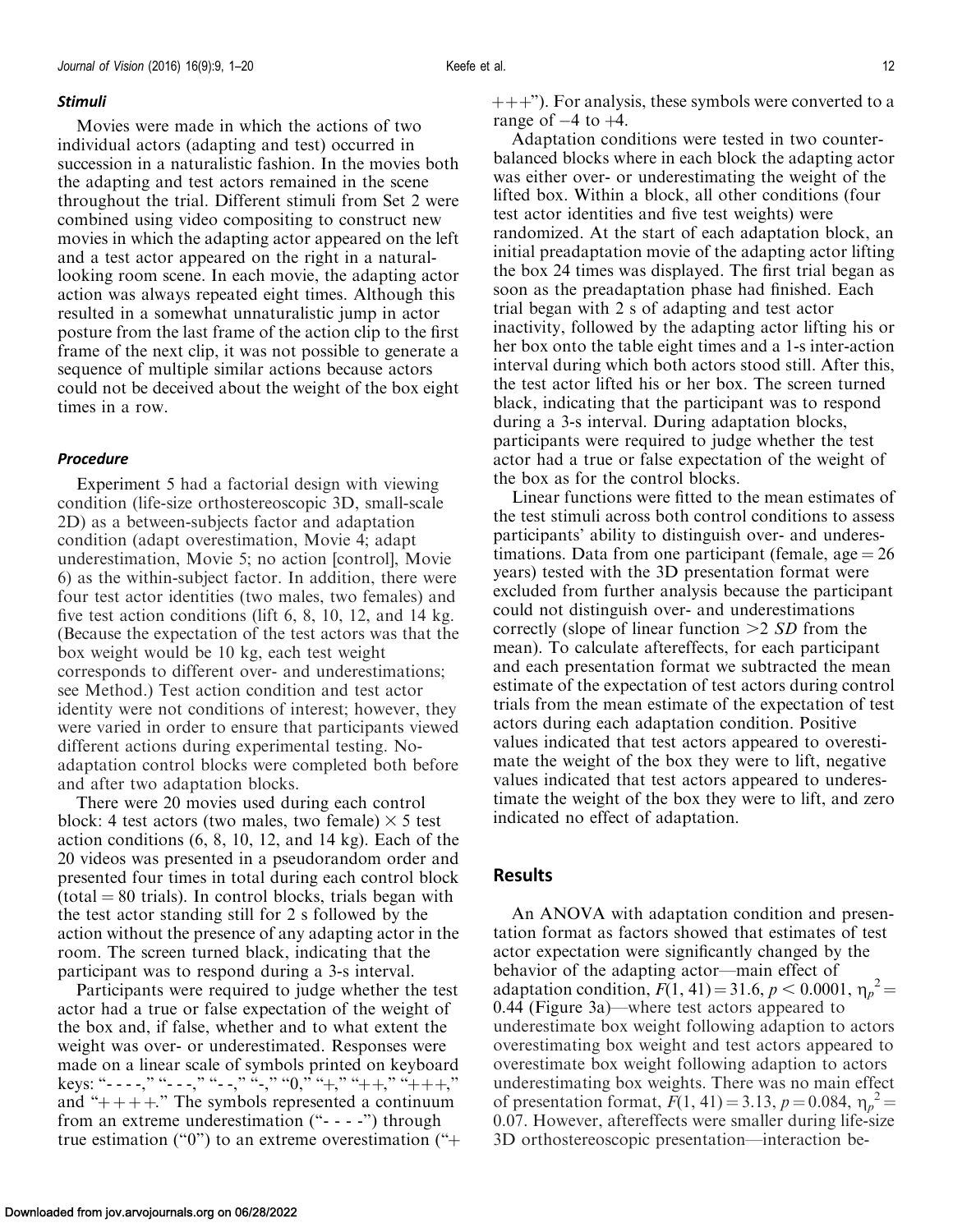<span id="page-12-0"></span>

Figure 3. Effect of adaptation on inferences about belief state. (a) Changes in the perception of the test actors' expectations of box weights following adaptation to another individual's box-lifting actions. (b) Changes in the perception of actors' expectations of box weight following adaptation to lever-pulling actions. Error bars indicate standard error of the mean.

tween adaptation condition and presentation format,  $F(1, 41) = 7.32, p = 0.010, \eta_p^2 = 0.15$ —although for both 3D and 2D presentation formats, adaptation condition resulted in significantly different aftereffects—paired t tests: 3D  $t(21) = 2.17$ ,  $p = 0.042$ ; 2D  $t(20)$  $=$  5.60,  $p < 0.001$ . In conclusion, these results show that inferences about the belief states of individuals are influenced by adaptation to the belief states of other individuals in the social scene.

# Experiment 6: A test of cross-action adaptation

[Experiment 5](#page-10-0) demonstrated that action adaptation influences inferences about the belief state of individuals, but it was not clear to which of two possible effects the results should be attributed. First, adaptation could have occurred at an abstract level where the belief states of other individuals are derived. Alternatively, adaptation could have occurred at an earlier level where the action kinematics are processed, which then could modulate inferences about belief states. The stimuli from Set 2 where the adapting actors underestimate the weight of the box produce kinematics consistent with lifting a heavier box; the stimuli where the actors overestimate the weight of the box produce kinematics consistent with lifting a lighter box. Thus, adaptation to an underestimation (or heavy lift) results in a perception of an overestimation (or lighter lift), and thus the two mechanisms are indistinguishable.

In Experiment 6 we tested the level of action understanding at which adaptation occurred by examining whether adaptation to actor expectations transferred across different actions. Representations of the

belief state of others are rather abstract and do not rely on specific or easily predicted action kinematics, as mental state can be derived from many different stimuli (e.g., Heider & Simmel, [1944](#page-17-0)). The transference of adaptation from one action to another would indicate adaptation occurring at such an abstract representation of actor mental state.

### Method

#### **Participants**

Twenty-one participants (19 females, two males; mean age  $= 24.0$  years,  $SD = 3.6$ ) took part in the experiment.

#### Stimuli

As in [Experiment 5,](#page-10-0) movies were made in which the actions of two individual actors (adapting and test) occurred in succession in a naturalistic fashion. In the movies, both the adapting and test actors remained in the scene throughout the trial. Different stimuli from Set 3 were combined using video compositing to construct new movies in which the adapting actor appeared on the right and a test actor appeared on the left in a natural-looking room scene [\(Figure 1b](#page-4-0)). In each movie, as in [Experiment 5,](#page-10-0) the adapting actor action was repeated eight times.

#### Procedure

Experiment 6 was a within-subject test of the effect of adaptation to the belief state of an actor pulling a lever on the belief state of another actor lifting a box. The adapting actor pulled levers emerging from a box (see General method), where they underestimated,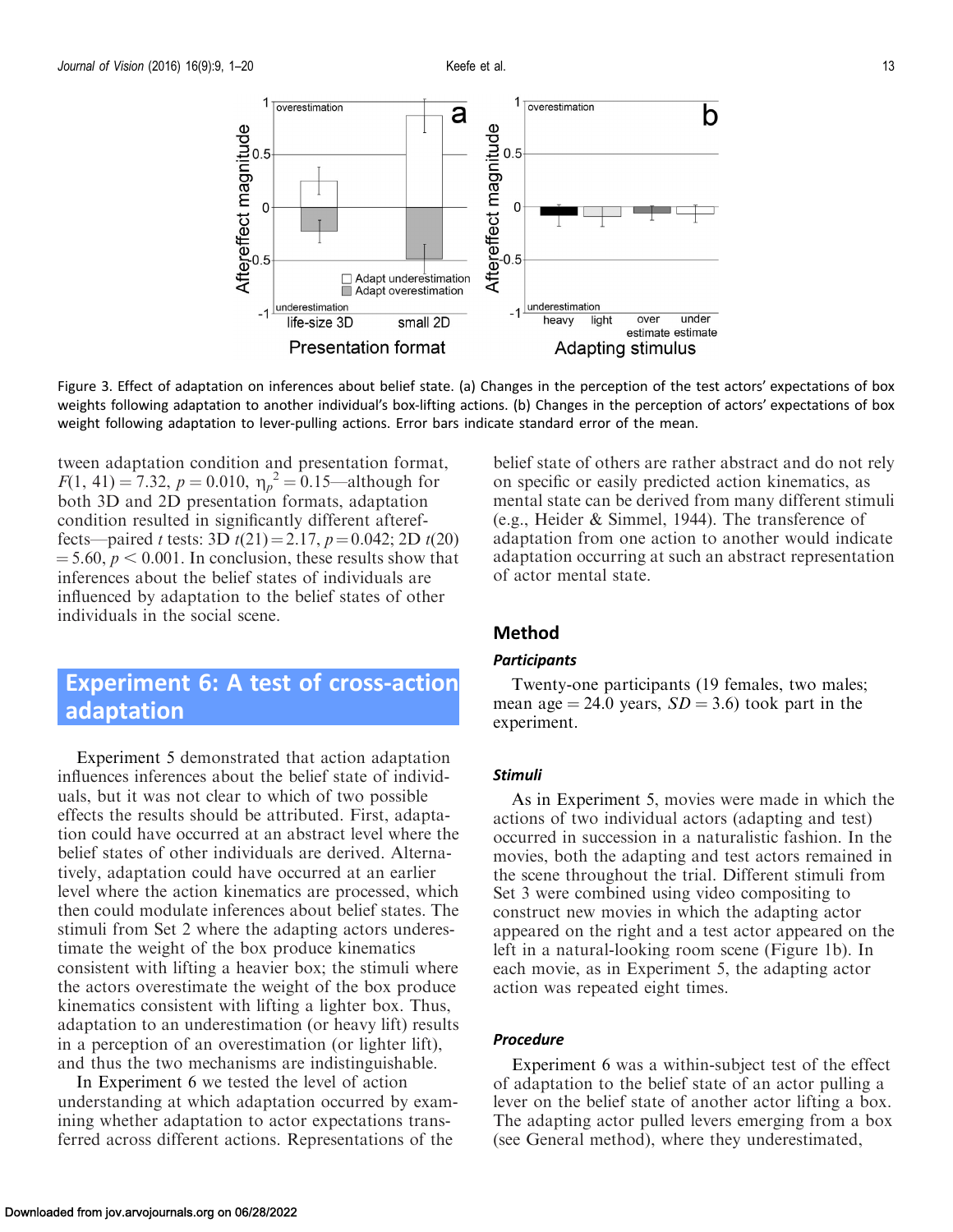Perceived weight Perceived expectation

| Adaptation condition | м   | SD  | м      | SD      |
|----------------------|-----|-----|--------|---------|
| Underestimation      | 7.3 | 1.9 | $-2.4$ | 2.3     |
| Heavy                | 6.8 | 1.4 | $-1.3$ | $1.5\,$ |
| Overestimation       | 1 9 | 0.6 | 1.6    | 1.6     |
| Light                | 2 በ | በ ዓ | 0.5    | ი ⁊     |

Table 1. Perceived weight and perceived expectation in each of the adaptation conditions.

overestimated, or had a correct estimation (control) of the force required to execute the pull action. Test actors lifted boxes onto a table, where they had seven levels of overestimation and underestimation of the force required to execute the lift action (2.5, 5, 7.5, 10, 12.5, 15, and 17.5 kg). Given that test actor underestimations may be perceived as the test actor lifting heavy boxes and test actor overestimations may be perceived as the test actor lifting light boxes, any aftereffects that may be observed could be due to a hypothetical force adaptation rather than adaptation to the belief state. To control for this we included two additional adaptation conditions where the adapting actors pulled a heavy (8 kg) lever and a light (1 kg) lever, during which the adapting actor had a correct estimation of the force required to execute the action.

Using pilot data we matched the adapting stimuli on their perceived force required while varying the perceived belief state. That is, in the underestimate and heavy adaptation conditions the perceived weight was roughly equivalent, but in the underestimation condition the perceived underestimation was greater. Similarly, in the overestimation and light conditions the perceived weight was roughly equivalent, but in the overestimation condition the perceived overestimation was greater (Table 1).

Pilot data showed that the pull action in which the adapting actor overestimated the force required (expected 9 kg, executed 5 kg) and the pull action in which the adapting actor pulled a light lever (expected and executed 1 kg) appeared to be executed with equivalent force  $(t = 0.27, p = 0.79)$ . In addition, the pull action in which the adapting actor underestimated the force required (expected 1 kg, executed 5 kg) and the pull action in which the adapting actor pulled a heavy lever (expected and executed 9 kg) appeared to be executed with equivalent force ( $t = 0.97$ ,  $p = 0.37$ ). Thus, in total there were five adapting action conditions (adapt overestimation of pull force, [Movie 7](http://jov.arvojournals.org/data/Journals/JOV/935414/i1534-7362-16-9-9-S08.mov); adapt underestimation of pull force, [Movie 8](http://jov.arvojournals.org/data/Journals/JOV/935414/i1534-7362-16-9-9-S09.mov); adapt pull heavy lever, [Movie 9](http://jov.arvojournals.org/data/Journals/JOV/935414/i1534-7362-16-9-9-S10.mov); adapt pull light lever, [Movie 10](http://jov.arvojournals.org/data/Journals/JOV/935414/i1534-7362-16-9-9-S11.mov)) and a control (no adaptation) condition [\(Movie 11](http://jov.arvojournals.org/data/Journals/JOV/935414/i1534-7362-16-9-9-S12.mov)).

No-adaptation control blocks were completed both before and after an adaptation block. During control blocks, no adapting actor was present in the room

(upper sequence in [Figure 1b](#page-4-0)); however, the stimuli and procedure were as for the adapting block. During the adapting block both the adapting and test actors were present in the room (lower sequence in [Figure 1b](#page-4-0)); all conditions (four adapting stimuli, seven test stimuli) were presented three times in a pseudorandom order. On any one adaptation trial, initially, the actors stood still for 2 s. Then the adapting action was repeated eight times, followed by a 1-s interstimulus interval during which both actors stood still. Finally, the test actor lifted the box. The screen turning black indicated to the participant to respond during a 4-s interval. Participant response range and data analysis were as for [Experi](#page-10-0)[ment 5.](#page-10-0)

### Results

A one-way repeated measures ANOVA showed that aftereffects generated by the different adapting stimuli were not significantly different from each other,  $F(4, 4)$  $80$ ) = 0.40,  $p = 0.81$ ,  $\eta_p^2 = 0.02$  (see [Figure 3b](#page-12-0)). All aftereffects were small and nonsignificant—all  $ts(20)$  < 0.81,  $ps > 0.32$ —showing that adaptation to action force, and actor belief state, does not transfer from one action to another. In conclusion, [Experiment 6](#page-12-0) shows that adaptation to belief state does not occur at a high abstract level where the precise kinematics of the actions are irrelevant. Rather, changes in belief state resulting from visual adaptation appear dependent on the specific kinematics of the actions being executed (cf. Wincenciak et al., [2016](#page-19-0)).

# General discussion

In a series of six experiments we examined the effect of adaptation on action recognition and inferences of actor belief state in naturalistic environments. [Exper](#page-5-0)[iments 1](#page-5-0) through [4](#page-9-0) showed that action recognition aftereffects occurred when two individuals were present in a social scene. Here, the recognition of the actions executed by one individual is changed by adaptation to the actions previously executed by the other individual. These action recognition aftereffects are similarly sized when measured using small screens typically found in psychophysics laboratories, as when measured using life-size orthostereoscopic 3D presentation in a virtual reality environment [\(Experiment 1\)](#page-5-0). Action recognition aftereffects were similarly sized irrespective of the view from which the two actors were seen ([Experiment 2](#page-6-0)), indicating that the aftereffects rely on high-level viewindependent mechanisms (Barraclough & Jellema, [2011;](#page-16-0) Jellema & Perrett, [2006](#page-18-0)). The action recognition aftereffects showed both a build-up with adaptation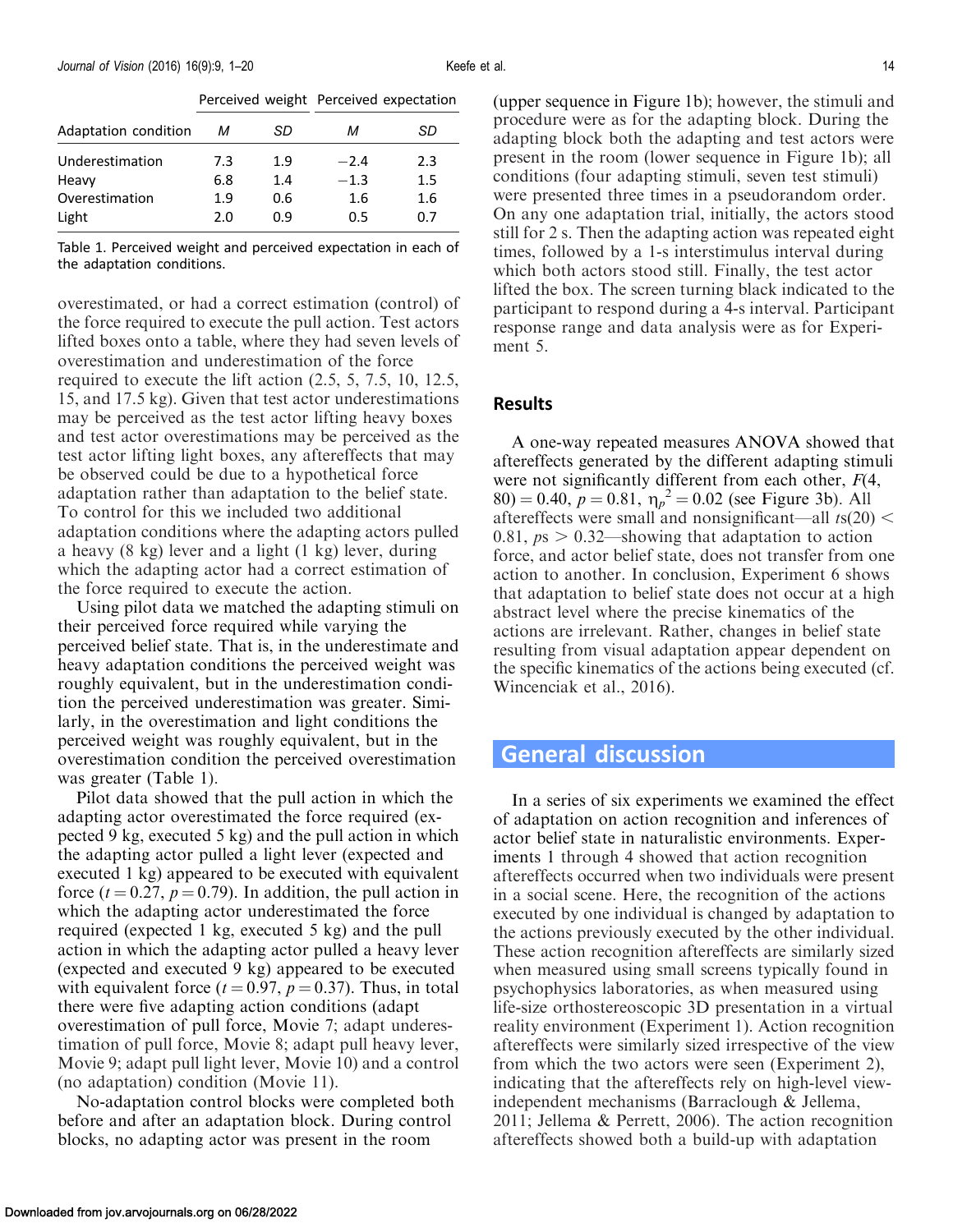exposure ([Experiment 3](#page-8-0)) and decay over time ([Exper](#page-9-0)[iment 4\)](#page-9-0). These dynamics are characteristic of other previously observed visual aftereffects and indicate that the effects we observe here are likely due to adaptation rather than other potential mechanisms. [Experiment 5](#page-10-0) showed that inferences about the belief state of individuals are influenced by visual adaptation to the belief state of another individual in the same social scene. Although [Experiment 5](#page-10-0) suggested a possible high-level abstract adaptation that affects action understanding, during [Experiment 6](#page-12-0) belief state aftereffects disappeared when the adapting and test actors were executing different actions. The results of [Exper](#page-12-0)[iment 6](#page-12-0) showed that aftereffects do not transfer from one action to another and therefore ruled out the possibility of high-level abstract adaptation to belief states. We believe that the most parsimonious explanation is that action recognition adaptation modulates subsequent inferences about the belief state of individuals.

# Applicability of results to natural viewing

During [Experiments](#page-5-0) 1 through [4](#page-9-0) the social scenes unfolded in a naturalistic fashion in which the adapting actor would execute a number of actions and then the test actor would execute his or her action. Unlike previous adaptation experiments with action stimuli (Barraclough & Jellema, [2011](#page-16-0); Barraclough et al., [2009](#page-16-0); de la Rosa et al., [2014;](#page-17-0) Roether et al., [2009;](#page-19-0) Troje et al., [2006\)](#page-19-0)—and indeed with face stimuli (e.g., Chen, Yang, Wang, & Fang, [2010](#page-17-0); Leopold et al., [2001;](#page-18-0) Rhodes, Jeffery, Watson, Clifford, & Nakayama, [2003\)](#page-19-0)—where stimuli were disembodied, were limited to dots of light, or would appear and disappear from the screen in quick succession, the current scenes were more akin to the natural environments we typically experience. Our results indicate that during natural viewing of social scenes in which more than one individual is present, visual adaptation can change our ability to recognize the actions of individuals accurately. For [Experiments](#page-12-0) [5](#page-10-0) and [6,](#page-12-0) the social scenes were somewhat less realistic: Here the actions executed by the adapting actor in the scene had to be repeated eight times rather than having the adapting actor execute eight different actions. This was necessary due to the nature of the stimuli: It was not possible to recruit actors who could be fooled repeatedly about the weight of boxes they were to lift. This limitation does potentially limit the generalizability of the distortions in belief state observed with visual adaptation during [Experiment 5](#page-10-0).

During [Experiments](#page-5-0) 1 and [5](#page-10-0) we compared aftereffect magnitudes when participants viewed the natural scenes via different presentation formats. Action recognition aftereffects were similarly sized when scenes were presented in life-size orthostereoscopic 3D, in small-scale 2D, and in life-size 2D. The full orthostereoscopic 3D presentation allows a very naturalistic experience of the social scene in which the participant experiences the actors appearing in the same room as them. Actors and physical environment were of the correct size and correct depth information, with realistic lighting and shadows cast by the actors in the scene. Together, these cues provide a compelling sense of the presence of the scene. Although the virtual reality experience is not identical to our natural experience, our results highlight the importance of action (and presumably other) aftereffects appearing during our daily experience. In addition, these results show that the action recognition aftereffects studied using typical psychophysics equipment in the laboratory are informative about our daily experiences. Belief state aftereffects were also observed during life-size orthostereoscopic 3D presentation; however, they were much smaller than those observed with a small-scale 2D presentation format. A somewhat parallel effect has been seen previously, where functional magnetic resonance adaptation to the real 3D presentation of objects is markedly reduced compared with the presentation of the same objects on a screen in 2D (Snow et al., [2011](#page-19-0)). Although our stimuli are more complex and social, and although functional magnetic resonance adaptation cannot be directly compared with the psychophysical adaptation we measured, these results do indicate differences in the way the brain responds to repeated presentation of realistic 3D stimuli and 2D images of stimuli. Furthermore, other research suggests that we interact in distinct ways with our 2D and 3D world (e.g., Holmes & Heath, [2013\)](#page-18-0). Our results raise the concern that studying the more complex higher order and abstract forms of action understanding with unnaturalistic viewing formats in typical psychophysics and neuroimaging laboratories does not automatically inform us about the performance of action understanding in real-life conditions.

### Sensitivity to viewpoint

Action recognition aftereffects were similarly sized irrespective of the view from which the adapting and test actors were seen. When the test actor was seen from a perspective  $180^{\circ}$  rotated away from the view of the adapting actor, aftereffects were not significantly different from the aftereffects when the test and adapting actors were seen from the same perspective. A similar view independence has been seen previously for whole-body walking aftereffects (Barraclough & Jellema, [2011\)](#page-16-0). In contrast, some other high-level aftereffects for hand actions (Barraclough et al., [2009\)](#page-16-0) and face expressions and identities (Benton, Jennings, &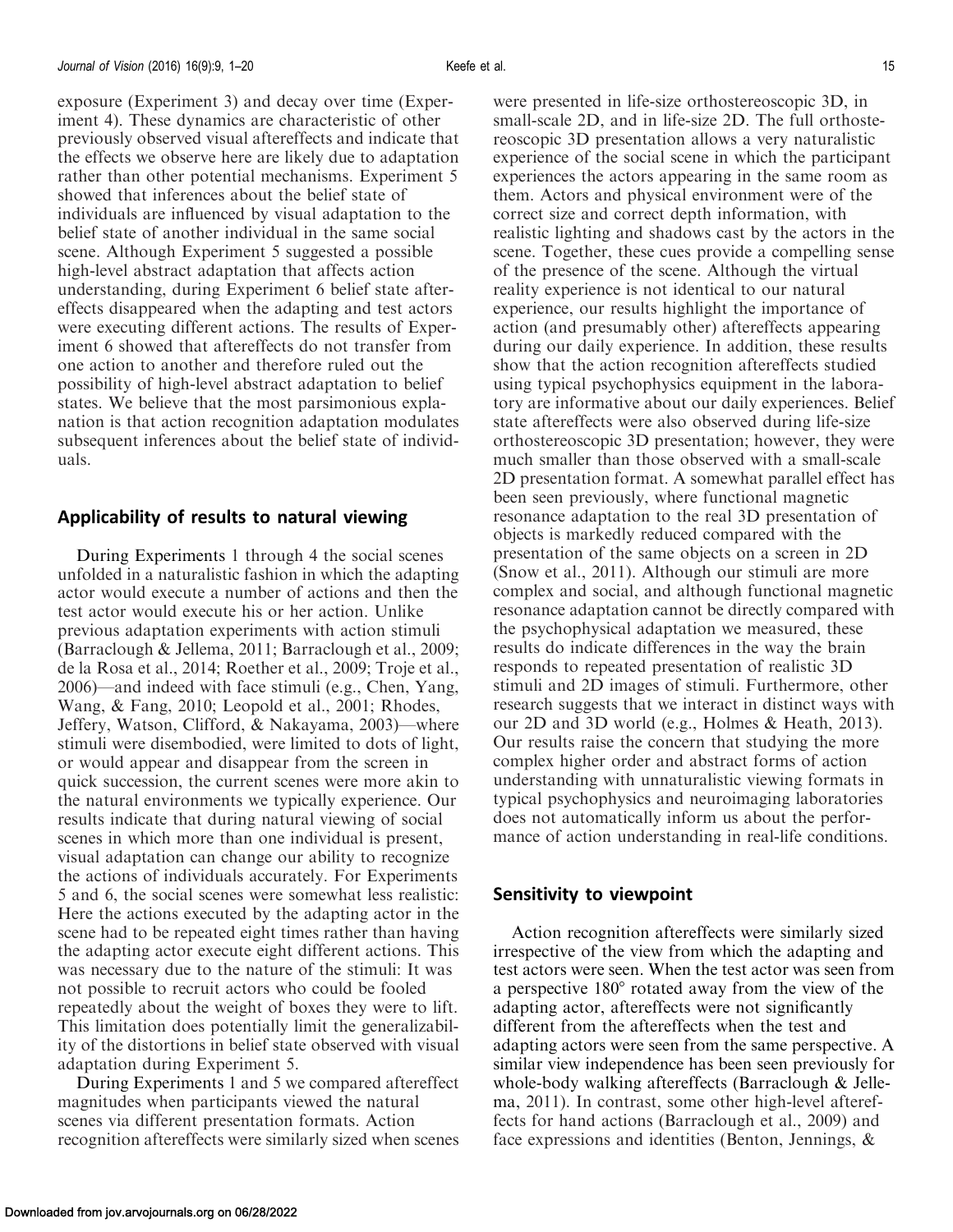Chatting, [2006\)](#page-17-0) show a mixture of viewpoint independence and viewpoint dependence. The differences seen in the degree of viewpoint dependence observed in previous results and this study may be due to the nature of the stimuli presented. The greater viewpoint dependence is observed in the studies examining processing of body parts (hands, faces), whereas viewpoint independence is observed in those studies examining whole-body aftereffects. This increase in viewpoint independence may reflect the transition from processing body parts to more comprehensive representations of bodies in a hierarchical fashion (Fleischer, Caggiano, Thier, & Giese, [2013;](#page-17-0) Giese & Poggio, [2003](#page-17-0); Jellema & Perrett, [2006](#page-18-0)).

# Adaptation dynamics

The action recognition aftereffects we observe here have much in common with other demonstrations of action aftereffects and other visual aftereffects. We see an increase in aftereffect magnitude with repetition of adapting actor action and an exponential decay (for the light aftereffect) over time, inconsistent with a simple priming effect but consistent with studies investigating the dynamics of tilt (Magnussen & Johnsen, [1986](#page-18-0)), motion (Hershenson, [1989](#page-17-0)), face identity (Leopold et al., [2005\)](#page-18-0), face configuration (Rhodes et al., [2007\)](#page-19-0), gender (Ghuman, McDaniel, & Martin, [2010](#page-17-0)), biological motion (Troje et al., [2006\)](#page-19-0), hand action (Barraclough et al., [2009](#page-16-0)), and whole-body aftereffects (Barraclough et al., [2012](#page-16-0)). Because the time course of the action recognition aftereffects we observe follows this classic time course, it suggests that the adapted mechanism is perceptual in nature and is neither an artifact of participant behavior during the experimental task nor perhaps due to other postperceptual processes (see below).

### Adaptation to belief state

Adaptation was also shown to influence judgments about the belief state of individuals [\(Experiment 5\)](#page-10-0). On the face of it, these effects might appear consistent with repulsive aftereffects similar to those observed following adaptation to hand actions (Barraclough et al., [2009;](#page-16-0) de la Rosa et al., [2014\)](#page-17-0) or whole-body actions ([Experiments 1](#page-5-0) through [4;](#page-9-0) Barraclough & Jellema, [2011\)](#page-16-0). Interpretation of the mechanisms underlying these changes in the inferences about the belief state of individuals, however, is difficult. We therefore conducted [Experiment 6](#page-12-0) to clarify the putative site of the adaptation effect. This experiment showed that adaptation to belief state did not transfer from one action to another. Such supracategorical adaptation would be

the belief state. Indeed, areas of the cortex involved in making inferences about the mind of other individuals (theory of mind) respond to a range of very different stimuli conveying the same meaning (e.g., Castelli et al., [2010;](#page-17-0) Castelli, Frith, Happe, & Frith, [2002](#page-17-0); Saxe & Kanwisher, [2003](#page-19-0)). That adaptation to one action does not transfer to a different action indicates that adaptation is not acting at an action-independent abstract level but rather at an action-dependent level. Rather, we believe that adaptation at a conceptually lower level where the actions themselves are distinguished (Barraclough & Jellema, [2011;](#page-16-0) Barraclough et al., [2009;](#page-16-0) Kuravi, Caggiano, Giese, & Vogels, [2016](#page-18-0)) is the most parsimonious explanation for the effects we observed in [Experiment 5](#page-10-0). Adaptation to the adapting actor underestimating the weight of the box will also result in adaptation to kinematics associated with lifting an unexpectedly heavier box. The perceived change in the test actors' judgments of the weight of the boxes such that they appear to overestimate the box weights may be due to a change in the representation of the kinematics of box lifting such that they appear more akin to the kinematics associated with lifting an unexpectedly lighter box. Similar but opposite effects are also observed following adaptation to adapting actors overestimating box weights. In short, changes in belief state attribution can be explained by changes in perceived kinematics—a less abstract task.

expected if there was adaptation at an abstract level of

# Possible alternate mechanisms underlying action adaptation

#### Lower level retinotopic adaptation

There is a possibility that there might be some influence of retinotopic adaptation or adaptation at earlier stages in the visual system. Adaptation of retinotopic mechanisms might occur if the participants fixated the screens in such a way that the position of the adapting actor in visual space subtended one region of the retina and then, when observing the test actor, their fixation was such that the test actor subtended the same region of visual space. Although we do not rule out the possibility that adaptation at a low level in the visual system may occur in parallel, we do not believe they are the dominating effects we observe here. First, the stimuli were presented for a long period of time  $(>= 30$ s), and although we did not measure eye movements, the participant freely viewed the stimuli; therefore, it is likely that they moved their eyes during testing and did not fixate in the rather idiosyncratic fashion described above. Second, the low-level characteristics (e.g., shape, color, form, motion) of the adapting and test actors were very different: They were different identities and sizes, wore different clothes, and so on. Finally, during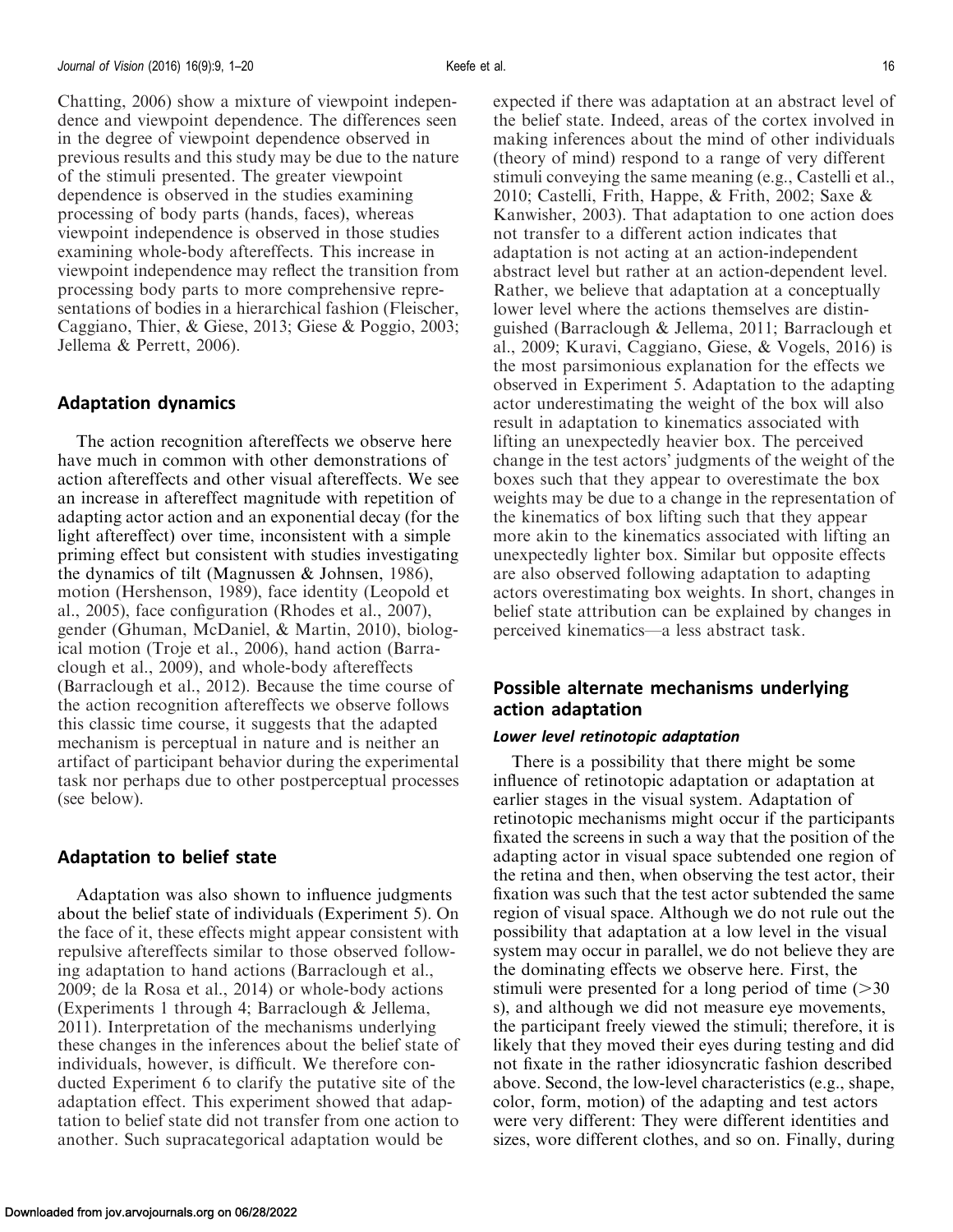<span id="page-16-0"></span>[Experiment 2](#page-6-0) when the adapting and test stimuli were seen from very different views, similarly sized aftereffects were observed even though the actors could not overlap the same retinotopic regions.

#### Postperceptual processes

One possibility is that the results we observe are due to postperceptual processes in which the cognitive decisions of the participants are influenced (Morgan, Melmoth, & Solomon, [2013\)](#page-18-0). A defining characteristic of perceptual adaptation is that aftereffects build up logarithmically with adaptation stimulus exposure and decline exponentially with time (Gibson & Radner, [1937;](#page-17-0) Hershenson, [1989](#page-17-0); Leopold et al., [2005\)](#page-18-0). A postperceptual decision-making process is unlikely to show these specific characteristic dynamics. Consistent with an explanation based on perceptual adaptation, [Experiments 3](#page-8-0) and [4](#page-9-0) showed that action recognition aftereffects increased with adapting action recognition and declined with time. Although the build-up with adaptation was best modeled by exponential functions, the aftereffects with one, two, and four repeats of the adaptation action were small and nonsignificant, making drawing conclusions about the best-fitting function difficult. Overall, however, the relationship between aftereffect magnitude and adaptation duration and duration between the adapting and test stimuli is strongly suggestive of genuine perceptual adaptation processes.

Even stronger evidence against a postperceptual explanation for the results we observe comes from [Experiment 6](#page-12-0). In this experiment we found that adaptation to one action did not influence perception of another action. If adaptation effects were due to a shift in participants' decisions made about the belief state of individuals, then we would expect this to be independent of the actions that they observed; however, cross-action adaptation was not observed. Indeed, aftereffects were dependent on the kinematics of the actions executed by the adaptation and test actors.

#### **Conclusions**

During observation of two individuals in naturalistic scenes, perceptual adaptation aftereffects influence action recognition and inferences about the belief state of individuals. These action recognition aftereffects are view independent and show the same characteristic dynamics as seen with more simple stimuli and with some less naturalistic experimental designs. These distortions in social perception that occur whilst viewing naturalistic scenes can be explained by visual adaptation of mechanisms coding specific action kinematics; they are neither attributable to low-level

adaptation, nor response shifts due to top-down influences (Morgan et al., [2013\)](#page-18-0), nor do they need to invoke simulation mechanisms (Gallese & Goldman, [1998\)](#page-17-0) nor higher-order Theory-of-Mind processes (Gallagher & Frith, [2003\)](#page-17-0). Our results suggest that the perception of an agent's action in a naturalistic social scene, and the interpretation of the agent's mental state, is dependent not only on what that agent is doing but also on the adaptive effect induced by other agents in the social environment.

Keywords: perception, social cognition, theory of mind, adaptation

# Acknowledgments

We thank Miriam Barber, Helen Raassum, Rachel Bush, and Erin McWilliams for help with testing participants and Katie Slocombe for reading earlier drafts of this article. This research was funded by a grant from the Economic and Social Research Council (RES-062-23-2797) awarded to Nick E. Barraclough. Joanna Wincenciak was supported by an 80th Anniversary Scholarship from the University of Hull.

Commercial relationships: none. Corresponding author: Nick E. Barraclough. Email: nick.barraclough@york.ac.uk. Address: Department of Psychology, University of York, York, UK.

# References

- Allison, T., Puce, A., & McCarthy, G. (2000). Social perception from visual cues: Role of the STS region. Trends in Cognitive Sciences, 4, 267–278, doi:10.1016/S1364-6613(00)01501-1.
- Barraclough, N. E., Ingham, J., & Page, S. A. (2012). Dynamics of walking adaptation aftereffects induced in static images of walking actors. Vision Research, 59, 1–8, doi:10.1016/j.visres.2012.02.011.
- Barraclough, N. E., & Jellema, T. (2011). Visual aftereffects for walking actions reveal underlying neural mechanisms for action recognition. Psychological Science, 22, 87–94, doi:10.1177/0956797610391910.
- Barraclough, N. E., Keith, R. H., Xiao, D.-K., Oram, M. W., & Perrett, D. I. (2009). Visual adaptation to goal-directed hand actions. Journal of Cognitive Neuroscience, 21, 1806–1820, doi:10.1162/jocn. 2008.21145.
- Becchio, C., Cavallo, A., Begliomini, C., Sartori, L., Feltrin, G., & Castiello, U. (2012). Social grasping: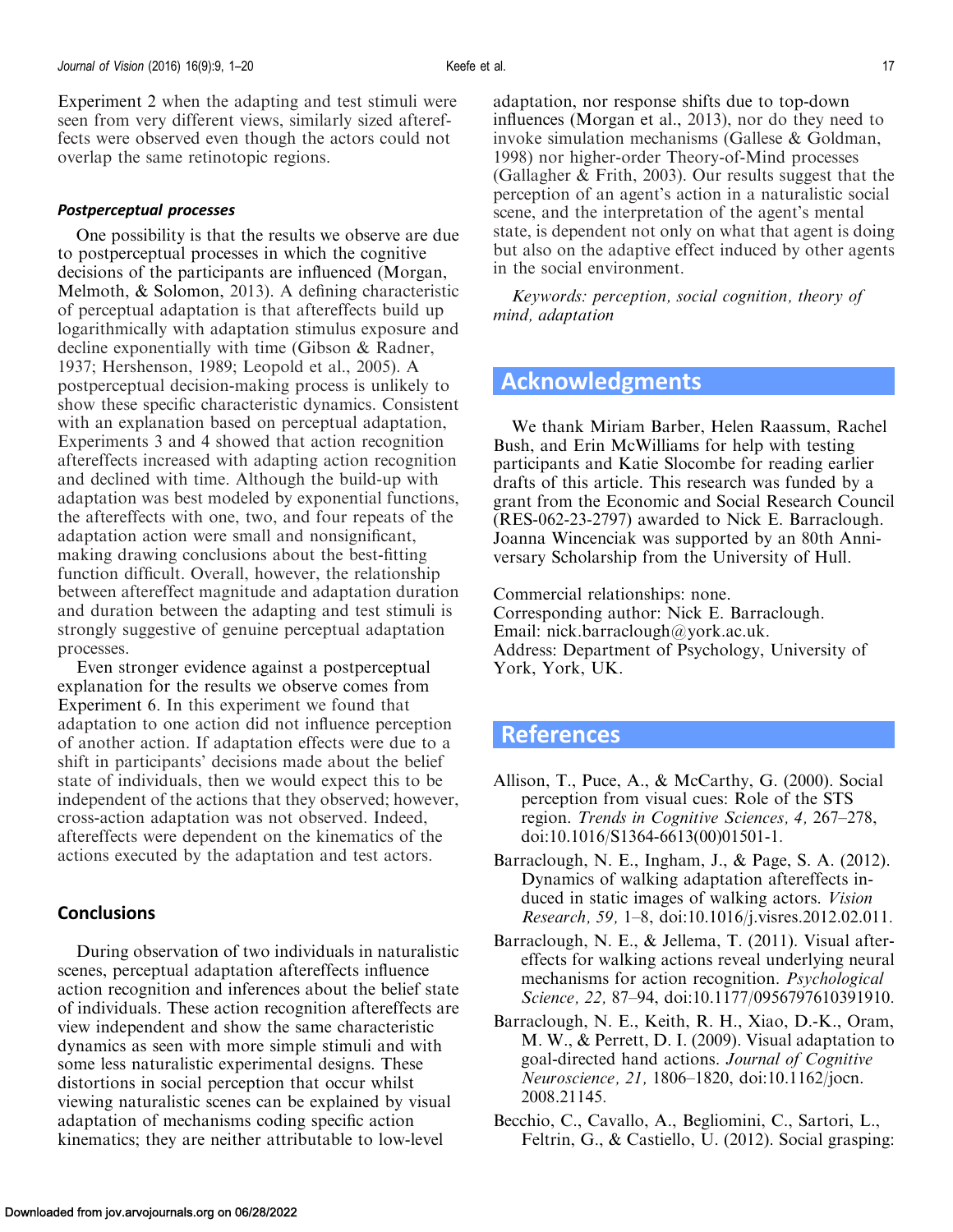<span id="page-17-0"></span>From mirroring to mentalizing. NeuroImage, 61, 240–248, doi:10.1016/j.neuroimage.2012.03.013.

- Becchio, C., Sartori, L., & Castiello, U. (2010). Towards you: The social side of actions. Current Directions in Psychological Science, 19, 183–188, doi:10.1177/0963721410370131.
- Benton, C. P., Etchells, P. J., Porter, G., Clark, A. P., Penton-Voak, I. S., & Nikolov, S. G. (2007). Turning the other cheek: The viewpoint dependence of facial expression after-effects. Proceedings of the Royal Society of London B, 274, 2131–2137, doi:10.1098/rspb.2007.0473.
- Benton, C. P., Jennings, S. J., & Chatting, D. J. (2006). Viewpoint dependence in adaptation to facial identity. Vision Research, 46, 3313–3325, doi:10. 1016/j.visres.2006.06.002.
- Brainard, D. H. (1997). The Psychophysics Toolbox. Spatial Vision, 10, 433–436, doi:10.1163/ 156856897X00357.
- Castelli, I., Baglio, F., Blasi, V., Alberoni, M., Falini, A., Liverta-Sempio, O., & Marchetti, A. (2010). Effects of aging on mindreading ability through the eyes: An fMRI study. Neuropsychologia, 48, 2586– 2594, doi:10.1016/j.neuropsychologia.2010.05.005.
- Castelli, I., Frith, C. D., Happe, F., & Frith, U. (2002). Autism, Asperger syndrome and brain mechanisms for the attribution of mental states to animated shapes. Brain, 125, 1839–1849, doi:10.1093/brain/ awf189.
- Chen, J., Yang, H., Wang, A., & Fang, F. (2010). Perceptual consequences of face viewpoint adaptation: Face viewpoint aftereffect, changes of differential sensitivity to face view, and their relationship. Journal of Vision,  $10(3):12$ ,  $1-11$ , doi: 10.1167/10.3.12. [\[PubMed\]](http://www.ncbi.nlm.nih.gov/pubmed/20377289) [\[Article](http://jov.arvojournals.org/article.aspx?articleid=2158165)]
- Chitty, A. J., Perrett, D. I., Mistlin, A. J., & Potter, D. D. (1985). Visual cells in the temporal cortex selectively responsive to the sight of hands manipulating objects. *Perception*,  $14(1)$ , A15, doi:10.1016 0166-4328(86)90191-9.
- de la Rosa, S., Streuber, S., Giese, M., Bulthoff, H. H., & Curio, C. (2014). Putting actions in context: Visual action adaptation aftereffects are modulated by social contexts. PLoS ONE, 9(1), e86502, doi:10. 1371/journal.pone.0086502.
- Decety, J., & Grezes, J. (1999). Neural mechanisms subserving the perception of human actions. Trends in Cognitive Sciences, 3, 172–178, doi:10.1016/ S1364-6613(99)01312-1.
- Dodgson, N. A. (2004). Variation and extrema of human interpupillary distance. Proceedings of SPIE, 5291, 36–46, doi:10.1117/12.529999.
- Fleischer, F., Caggiano, V., Thier, P., & Giese, M. A. (2013). Physiologically inspired model for the visual recognition of transitive hand actions. Journal of Neuroscience, 33, 6563–6580, doi:10.1523/jneurosci. 4129-12.2013.
- Fogassi, L., Ferrari, P. F., Gesierich, B., Rozzi, S., Chersi, F., & Rizzolatti, G. (2005). Parietal lobe: From action organisation to intention understanding. Science, 308, 662–667, doi:10.1126/science. 1106138.
- Frith, C. D., & Frith, U. (1999). Interacting minds—A biological basis. Science, 286, 1692–1694, doi:10. 1126/science.286.5445.1692.
- Frith, C. D., & Frith, U. (2012). Mechanisms of social cognition. Annual Review of Psychology, 63, 287– 313, doi:10.1146/annurev-psych-120710-100449.
- Gallagher, H. L., & Frith, C. D. (2003). Functional imaging of theory of mind. Trends in Cognitive Science, 7, 77–83, doi:10.1016/ S1364-6613(02)00025-6.
- Gallese, V., & Goldman, A. (1998). Mirror neurons and the simulation theory of mind-reading. Trends in Cognitive Science, 2, 493–501, doi:10.1016/ S1364-6613(98)01262-5.
- Ghuman, A. S., McDaniel, J. R., & Martin, A. (2010). Face adaptation without a face. Current Biology, 20, 32–36, doi:10.1016/j.cub.2009.10.077.
- Gibson, J. J., & Radner, M. (1937). Adaptation, aftereffect, and contrast in the perception of tilted lines. I. Quantitative studies. Journal of Experimental Psychology, 20, 453–467, doi:10.1037/h0059826.
- Giese, M. A., & Poggio, T. (2003). Neural mechanisms for the recognition of biological movements. Nature Reviews Neuroscience, 4, 179–192, doi:10. 1038/nrn1057.
- Grèzes, J., Frith, C. D., & Passingham, R. E. (2004). Inferring false beliefs from the actions of oneself and others: An fMRI study. NeuroImage, 21, 744– 750, doi:10.1016/S1053-8119(03)00665-7.
- Grossman, E. D., Donnelly, M., Price, R., Pickens, D., Morgan, V., Neighbor, G., & Blake, R. (2000). Brain areas involved in perception of biological motion. Journal of Cognitive Neuroscience, 12, 711– 720, doi:10.1162/089892900562417.
- Hamilton, A. F. de C., & Grafton, S. T. (2006). Goal representation in human anterior intraparietal sulcus. Journal of Neuroscience, 26, 1133–1137, doi: 10.1523/JNEUROSCI.4551-05.2006.

Heider, F., & Simmel, M. (1944). An experimental study of apparent behavior. The American Journal of Psychology, 57, 243–259, doi:10.2307/1416950.

Hershenson, M. (1989). Duration, time constant, and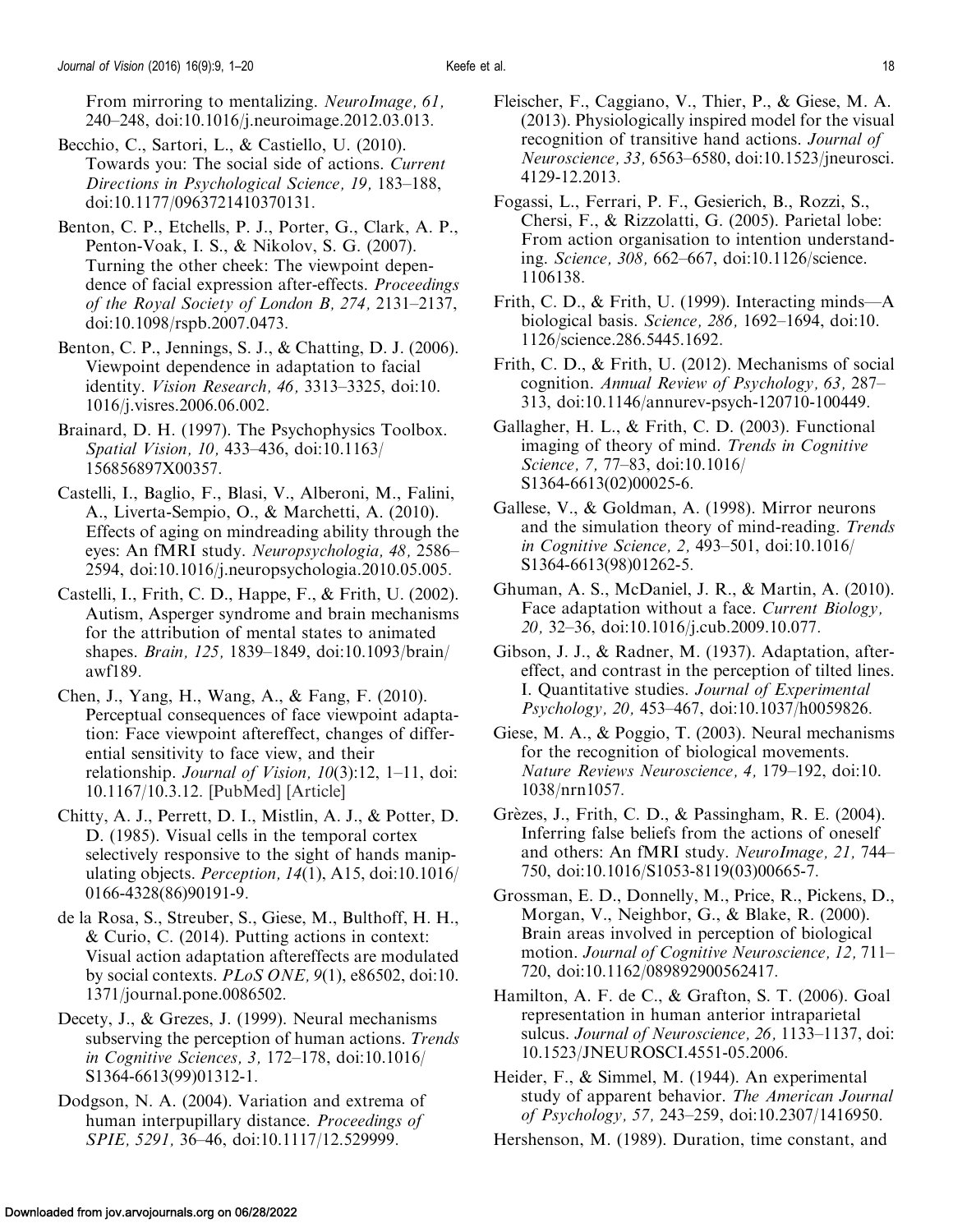<span id="page-18-0"></span>decay of the linear motion aftereffect as a function of inspection duration. Perception and Psychophysics, 45, 251–257, doi:10.3758/BF03210704.

- Hershenson, M. (1993). Linear and rotation motion aftereffects as a function of inspection duration. Vision Research, 33, 1913–1919, doi:10.1016/ 0042-6989(93)90018-R.
- Hills, P. J., Elward, R. L., & Lewis, M. B. (2010). Cross-modal face identity aftereffects and their relation to priming. Journal of Experimental Psychology: Human Perception and Performance, 36, 876–891, doi:10.1037/a0018731.
- Hoffman, D. M., Girshick, A. R., Akeley, K., & Banks, M. S. (2008). Vergence–accommodation conflicts hinder visual performance and cause visual fatigue. Journal of Vision, 8(3):33, 1–30, doi:10.1167/8.3.33. [[PubMed](http://www.ncbi.nlm.nih.gov/pubmed/18484839)] [[Article\]](http://jov.arvojournals.org/article.aspx?articleid=2122611)
- Holmes, S. A., & Heath, M. (2013). Goal-directed grasping: The dimensional properties of an object influence the nature of the visual information mediating aperture shaping. Brain and Cognition, 82, 18–24, doi:10.1016/j.bandc.2013.02.005.
- Iacoboni, M., Molnar-Szakacs, I., Gallese, V., Buccino, G., Mazziotta, J. C., & Rizzolatti, G. (2005). Grasping the intentions of others with one's own mirror neuron system. Public Library of Science Biology, 3(3), e79, doi:10.1371/journal.pbio. 0030079.
- Jellema, T., Baker, C. I., Wicker, B., & Perrett, D. I. (2000). Neural representation for the perception of the intentionality of actions. Brain and Cognition, 44, 280–302, doi:10.1006/brcg.2000.1231.
- Jellema, T., & Perrett, D. I. (2003). Perceptual history influences neural responses to face and body postures. Journal of Cognitive Neuroscience, 15, 961–971, doi:10.1162/089892903770007353.
- Jellema, T., & Perrett, D. I. (2005). Neural basis for the perception of goal-directed actions. In A. Easton & N. Emery (Eds.), The cognitive neuroscience of social behaviour (pp. 81–112). New York: Psychology Press.
- Jellema, T., & Perrett, D. I. (2006). Neural representations of perceived bodily actions using a categorical frame of reference. Neuropsychologia, 44, 1535–1546, doi:10.1016/j.neuropsychologia.2006. 01.020.
- Keefe, B. D., Dzhelyova, M. P., Perrett, D. I., & Barraclough, N. E. (2013). Adaptation improves face trustworthiness discrimination. Frontiers in Psychology, 4(358), 1–7, doi:10.3389/fpsyg.2013. 00358.
- Kloth, N., & Schweinberger, S. R. (2008). The temporal decay of eye gaze adaptation effects.

Journal of Vision, 8(11):4, 1–11, doi:10.1167/8.11.4. [[PubMed](http://www.ncbi.nlm.nih.gov/pubmed/18831598)] [[Article\]](http://jov.arvojournals.org/article.aspx?articleid=2122120)

- Konkle, T., Wang, Q., Hayward, V., & Moore, C. I. (2009). Motion aftereffects transfer between touch and vision. Current Biology, 19, 745–750, doi:10. 1016/j.cub.2009.03.035.
- Kuravi, P., Caggiano, V., Giese, M., & Vogels, R. (2016). Repetition suppression for visual actions in the macaque superior temporal sulcus. Journal of Neurophysiology, 115, 1324–1337, doi:10.1152/jn. 00849.2015.
- Leopold, D. A., O'Toole, A. J., Vetter, T., & Blanz, V. (2001). Prototype-referenced shape encoding revealed by high-level aftereffects. Nature Neuroscience, 4, 89–94, doi:10.1038/82947.
- Leopold, D. A., Rhodes, G., Muller, K.-M., & Jeffery, L. (2005). The dynamics of visual adaptation to faces. Proceedings of the Royal Society of London B, 272, 897–904, doi:10.1098/rspb.2004.3022.
- Lestou, V., Pollick, F. E., & Kourtzi, Z. (2008). Neural substrates for action understanding at different description levels in the human brain. Journal of Cognitive Neuroscience, 20, 324–341.
- Lorteije, J. A. M., Kenemans, J. L., Jellema, T., van der Lubbe, R. H. J., Lommers, M. W., & van Wezel, R. J. A. (2007). Adaptation to real motion reveals direction selective interactions between real and implied motion processing. Journal of Cognitive Neuroscience, 19, 1231–1240, doi:10.1162/jocn. 2007.19.8.1231.
- Magnussen, S., & Johnsen, T. (1986). Temporal aspects of spatial adaptation. A study of the tilt aftereffect. Vision Research, 26, 661–672, doi:10.1016/ 0042-6989(86)90014-3.
- Morgan, M. J., Melmoth, D., & Solomon, J. A. (2013). Linking hypotheses underlying Class A and Class B methods. Visual Neuroscience, 30, 197–206, doi:10. 1017/S095252381300045X.
- Oram, M. W., & Perrett, D. I. (1996). Integration of form and motion in the anterior superior temporal polysensory area (STPa) of the macaque monkey. Journal of Neurophysiology, 76, 109–129.
- Perrett, D. I., Harries, M. H., Bevan, R., Thomas, S., Benson, P. J., Mistlin, A. J., & Ortega, J. E. (1989). Frameworks of analysis for the neural representation of animate objects and actions. Journal of Experimental Biology, 146, 87–113.
- Perrett, D. I., Smith, P. A. J., Mistlin, A. J., Chitty, A. J., Head, A. S., Potter, D. D., & Jeeves, M. A. (1985). Visual analysis of body movements by neurons in the temporal cortex of the macaque monkey: A preliminary report. *Behavioural Brain*